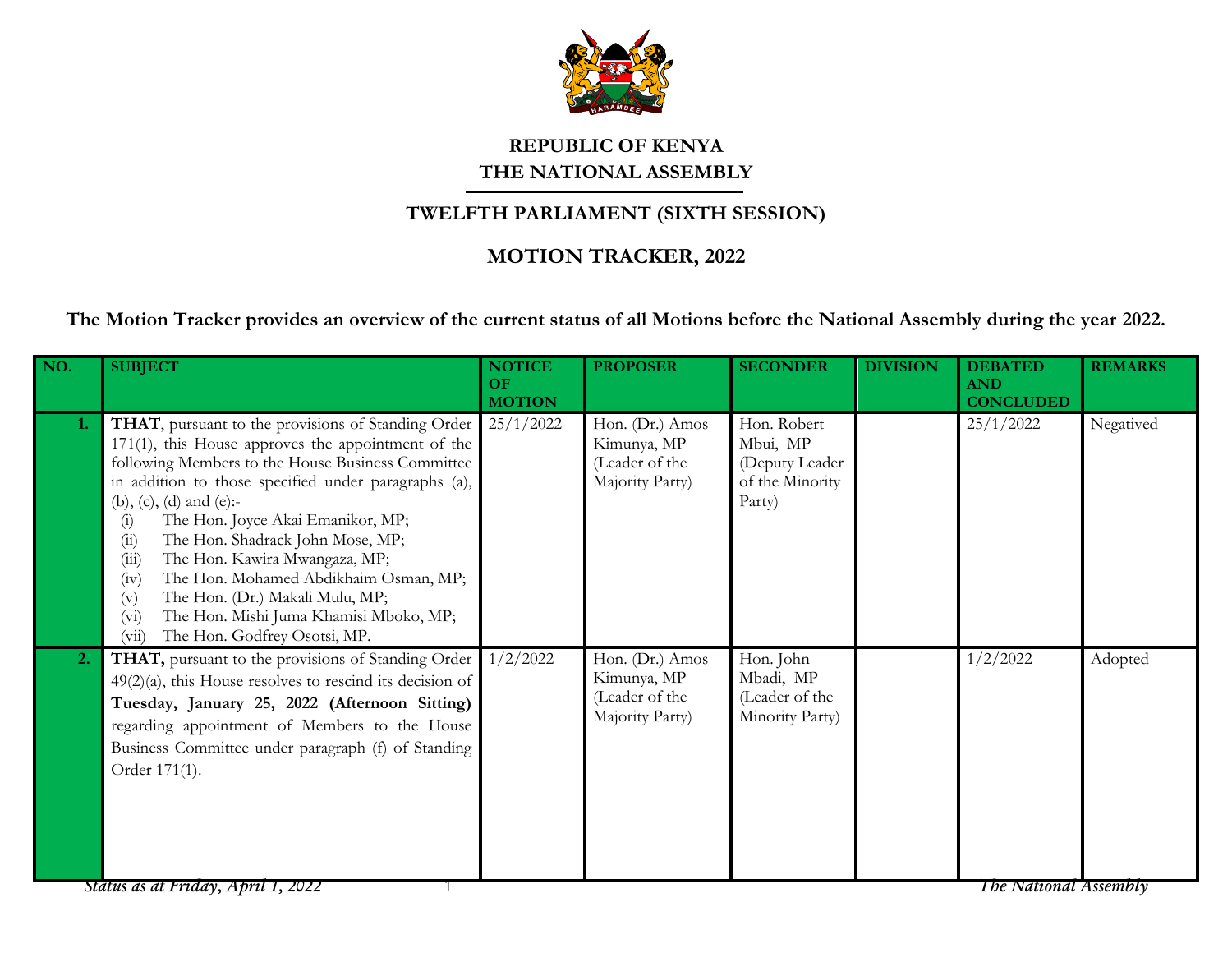| NO. | <b>SUBJECT</b>                                                                                                                                                                                                                                                                                                                                                                                                                                                                                                                                                                                                                                                                                                                                                                                                                                                                                                                                                                                           | <b>NOTICE</b><br>OF<br><b>MOTION</b> | <b>PROPOSER</b>                                                     | <b>SECONDER</b>                                                                               | <b>DIVISION</b> | <b>DEBATED</b><br><b>AND</b><br><b>CONCLUDED</b> | <b>REMARKS</b> |
|-----|----------------------------------------------------------------------------------------------------------------------------------------------------------------------------------------------------------------------------------------------------------------------------------------------------------------------------------------------------------------------------------------------------------------------------------------------------------------------------------------------------------------------------------------------------------------------------------------------------------------------------------------------------------------------------------------------------------------------------------------------------------------------------------------------------------------------------------------------------------------------------------------------------------------------------------------------------------------------------------------------------------|--------------------------------------|---------------------------------------------------------------------|-----------------------------------------------------------------------------------------------|-----------------|--------------------------------------------------|----------------|
| 3.  | THAT, pursuant to the provisions of Standing Order<br>$171(1)(f)$ , this House approves the appointment of the<br>following Members to the House Business Committee<br>in addition to those specified under paragraphs (a),<br>(b), (c), (d) and (e):-<br>The Hon. Joyce Akai Emanikor, MP;<br>(i)<br>The Hon. Shadrack John Mose, MP;<br>(ii)<br>The Hon. Kawira Mwangaza, MP;<br>(iii)<br>The Hon. Mohamed Abdikhaim Osman, MP;<br>(iv)<br>The Hon. (Dr.) Makali Mulu, MP;<br>(v)<br>The Hon. Mishi Juma Khamisi Mboko, MP;<br>(v <sub>i</sub> )<br>The Hon. Godfrey Osotsi, MP.<br>(vii)                                                                                                                                                                                                                                                                                                                                                                                                              | 1/2/2022                             | Hon. (Dr.) Amos<br>Kimunya, MP<br>(Leader of the<br>Majority Party) | Hon. John<br>Mbadi, MP<br>(Leader of the<br>Minority Party)                                   |                 | 1/2/2022                                         | Adopted        |
| 4.  | THAT, notwithstanding the provisions of Standing<br>Order 97(4), this House orders that, each speech in a<br>debate on Bills sponsored by a Committee, the<br>Leader of the Majority Party or the Leader of the<br>Minority Party be limited as follows:- A maximum of<br>forty five (45) minutes for the Mover, in moving and<br>fifteen minutes (15) in replying, a maximum of thirty<br>(30) minutes for the Chairperson of the relevant<br>Committee (if the Bill is not sponsored by the<br>relevant Committee), and a maximum of ten (10)<br>minutes for any other Member speaking, except the<br>Leader of the Majority Party and the Leader of the<br>Minority Party, who shall be limited to a maximum of<br>fifteen Minutes (15) each (if the Bill is not sponsored<br>by either of them); and that priority in speaking be<br>accorded to the Leader of the Majority Party, the<br>Leader of the Minority Party and the Chairperson of<br>the relevant Departmental Committee, in that order. | 2/2/2022                             | Hon. (Dr.) Amos<br>Kimunya, MP<br>(Leader of the<br>Majority Party) | Hon. (Dr.)<br>Rachel Nyamai,<br>MP<br>(Chairperson,<br>Departmental<br>Committee on<br>Lands) |                 | 2/2/2022                                         | Adopted        |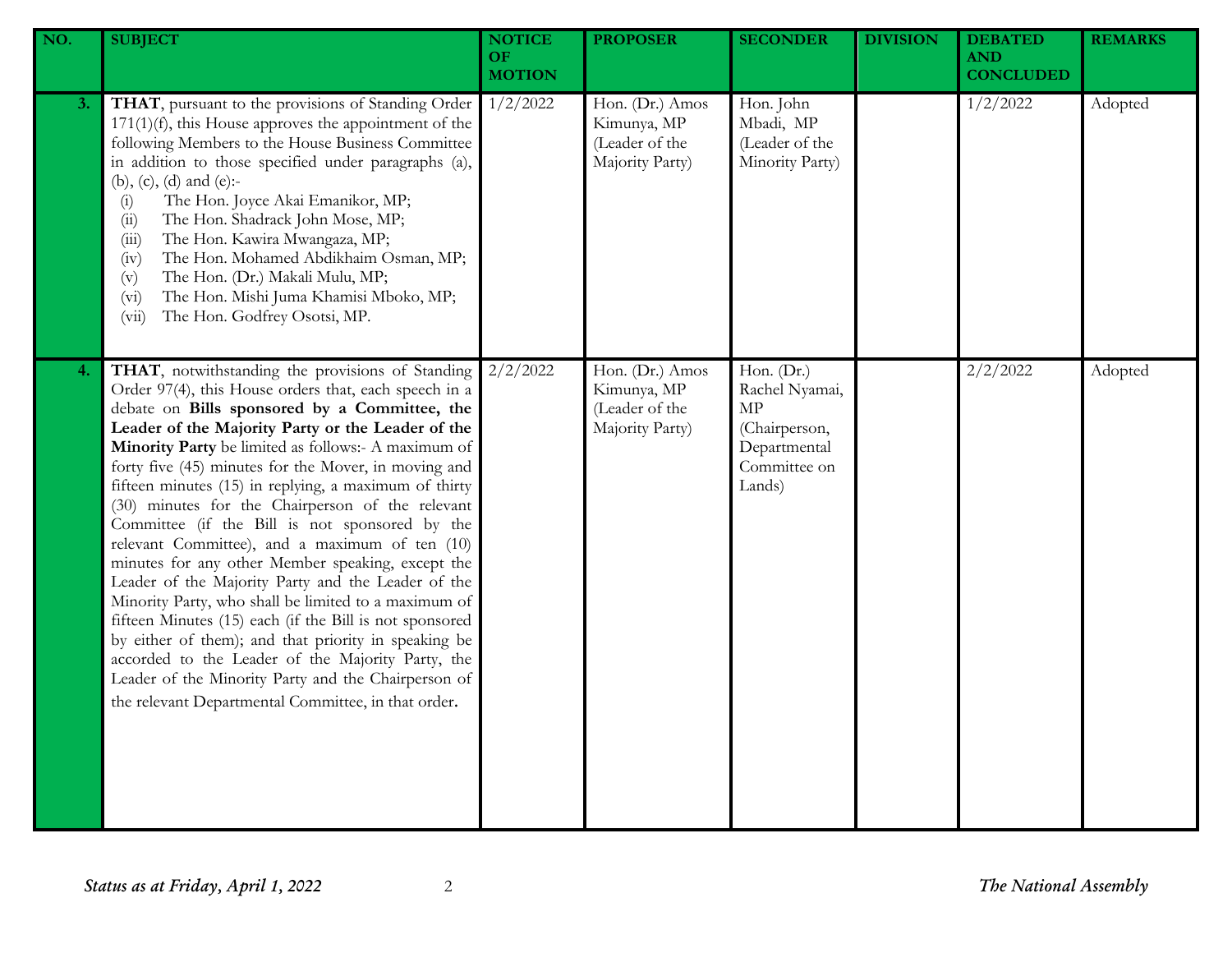| NO. | <b>SUBJECT</b>                                                                                                                                                                                                                                                                                                                                                                                                                                                                                                                                                                                                                                                                                                                                                                                                                                                                                                                            | <b>NOTICE</b><br>OF<br><b>MOTION</b> | <b>PROPOSER</b>                                                     | <b>SECONDER</b>                                                       | <b>DIVISION</b> | <b>DEBATED</b><br><b>AND</b><br><b>CONCLUDED</b> | <b>REMARKS</b> |
|-----|-------------------------------------------------------------------------------------------------------------------------------------------------------------------------------------------------------------------------------------------------------------------------------------------------------------------------------------------------------------------------------------------------------------------------------------------------------------------------------------------------------------------------------------------------------------------------------------------------------------------------------------------------------------------------------------------------------------------------------------------------------------------------------------------------------------------------------------------------------------------------------------------------------------------------------------------|--------------------------------------|---------------------------------------------------------------------|-----------------------------------------------------------------------|-----------------|--------------------------------------------------|----------------|
| 5.  | THAT, notwithstanding the provisions of Standing<br>Order 97(4), this House orders that, each speech in a<br>debate on Bills NOT sponsored by a Committee,<br>the Leader of the Majority Party or the Leader of<br>the Minority Party be limited as follows:- A<br>maximum of three hours and thirty minutes, with not<br>more than thirty (30) minutes for the Mover, in<br>moving and ten (10) minutes in replying, a maximum<br>of thirty (30) minutes for the Chairperson of the<br>relevant Committee and a maximum of ten (10)<br>minutes for any other Member speaking, except the<br>Leader of the Majority Party and the Leader of the<br>Minority Party, who shall be limited to a maximum of<br>fifteen Minutes (15) each; and that priority in speaking<br>be accorded to the Leader of the Majority Party, the<br>Leader of the Minority Party and the Chairperson of<br>the relevant Departmental Committee, in that order. | 2/2/2022                             | Hon. (Dr.) Amos<br>Kimunya, MP<br>(Leader of the<br>Majority Party) | Hon. (Dr.)<br>James Nyikal,<br>MP<br>(Seme<br>Constituency)           |                 | 2/2/2022                                         | Adopted        |
| 6.  | THAT, notwithstanding the provisions of Standing<br>Order 97(4), this House orders that, each speech in a<br>debate on any Motion, including a Special motion<br>be limited in the following manner:- A maximum of<br>three hours with not more than twenty (20) minutes<br>for the Mover and ten (10) minutes for each other<br>Member speaking, except the Leader of the Majority<br>Party and the Leader of the Minority Party, who shall<br>be limited to a maximum of fifteen (15) minutes each,<br>and that ten (10) minutes before the expiry of the<br>time, the Mover shall be called upon to reply; and that<br>priority in speaking be accorded to the Leader of the<br>Majority Party, the Leader of the Minority Party and<br>the Chairperson of the relevant Departmental<br>Committee, in that order.                                                                                                                      | 2/2/2022                             | Hon. (Dr.) Amos<br>Kimunya, MP<br>(Leader of the<br>Majority Party) | Hon. (Dr.)<br>David Eseli<br>Simiyu, MP<br>(Tongaren<br>Constituency) |                 | 2/2/2022                                         | Adopted        |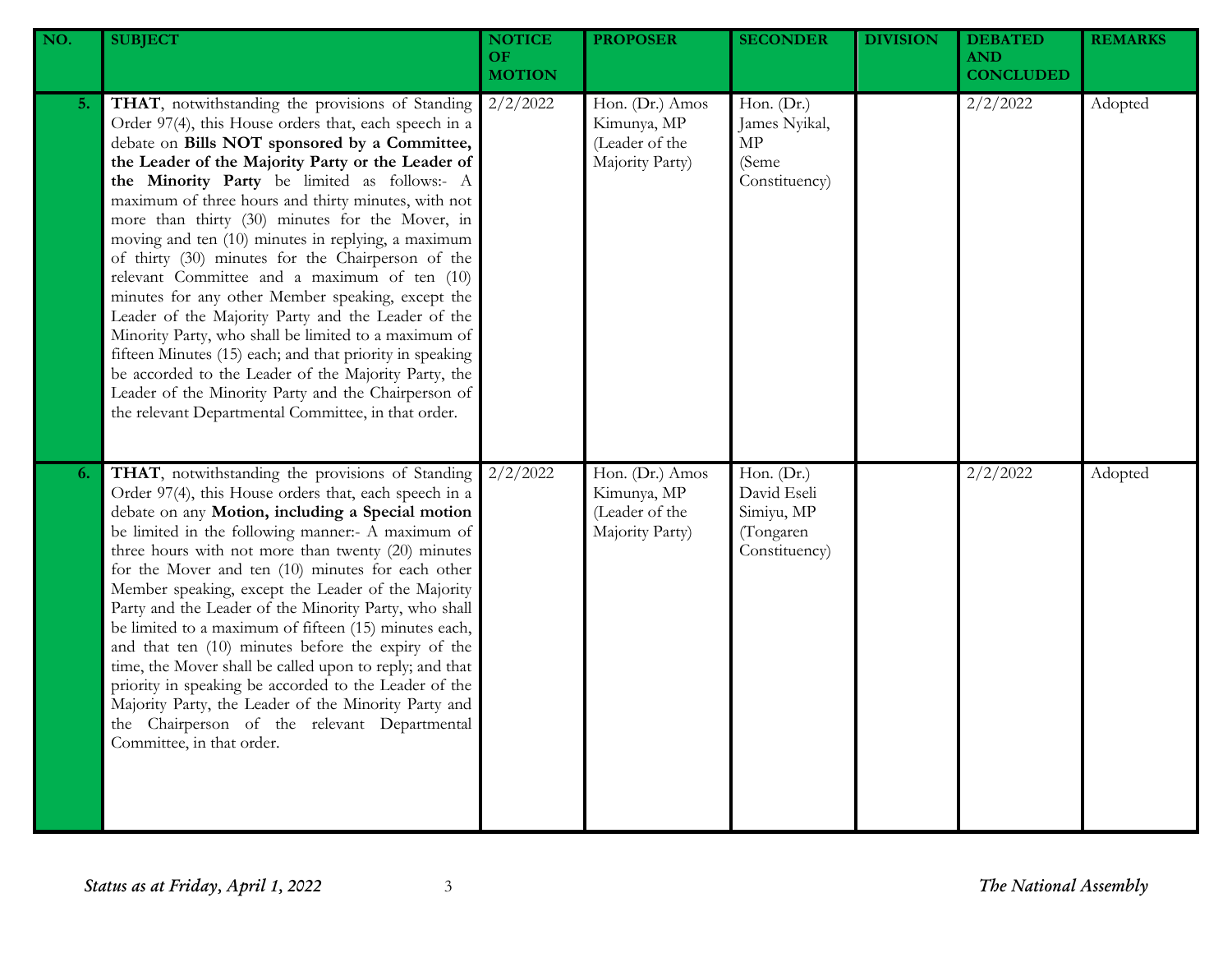| NO. | <b>SUBJECT</b>                                                                                                                                                                                                                                                                                                                                                                                                                                                                                                                                                                                                                                                                                                                                                                                                                                                                                                                                                                                                                                                                                                                            | <b>NOTICE</b><br>OF.<br><b>MOTION</b> | <b>PROPOSER</b>                                                     | <b>SECONDER</b>                                                                                           | <b>DIVISION</b> | <b>DEBATED</b><br><b>AND</b><br><b>CONCLUDED</b> | <b>REMARKS</b> |
|-----|-------------------------------------------------------------------------------------------------------------------------------------------------------------------------------------------------------------------------------------------------------------------------------------------------------------------------------------------------------------------------------------------------------------------------------------------------------------------------------------------------------------------------------------------------------------------------------------------------------------------------------------------------------------------------------------------------------------------------------------------------------------------------------------------------------------------------------------------------------------------------------------------------------------------------------------------------------------------------------------------------------------------------------------------------------------------------------------------------------------------------------------------|---------------------------------------|---------------------------------------------------------------------|-----------------------------------------------------------------------------------------------------------|-----------------|--------------------------------------------------|----------------|
| 7.  | THAT, notwithstanding the provisions of Standing<br>Order 97(4), this House orders that, each speech in a<br>debate on Committee Reports (except for Reports<br>of Audit Committees), including a Report of a Joint<br>Committee of the Houses of Parliament or any other<br>Report submitted to the House for which limitation<br>of time has not been specified, shall be limited as<br>follows:- A maximum of two and a half hours, with<br>not more than twenty (20) minutes for the Mover in<br>moving and five (5) minutes for any other Member<br>speaking, including the Chairperson of the relevant<br>Committee (if the Committee Report is not moved by<br>the Chairperson of the relevant Committee) except<br>the Leader of the Majority Party and the Leader of the<br>Minority Party, who shall be limited to a maximum of<br>ten $(10)$ minutes each, and that ten $(10)$ minutes<br>before the expiry of the time, the Mover shall be<br>called upon to reply; and further that priority in<br>speaking shall be accorded to the Leader of the<br>Majority Party and the Leader of the Minority Party,<br>in that order. | $2/2/\overline{2022}$                 | Hon. (Dr.) Amos<br>Kimunya, MP<br>(Leader of the<br>Majority Party) | Hon. (Dr.)<br>Makali Mulu,<br>$\ensuremath{\mathrm{MP}}$<br>(Kitui Central<br>Constituency)               |                 | 2/2/2022                                         | Adopted        |
| 8.  | THAT, notwithstanding the provisions of Standing<br>Order 97(4), this House orders that, each speech in<br>debate on Reports of Audit Committees (PIC,<br>PAC & SFAC) be limited as follows:- A maximum of<br>sixty (60) minutes for the Mover in moving and thirty<br>(30) minutes in replying, and a maximum of ten (10)<br>minutes for any other Member speaking, except the<br>Leader of the Majority Party and the Leader of the<br>Minority Party, who shall be limited to a maximum of<br>fifteen (15) minutes each; and that priority be<br>accorded to the Leader of the Majority Party and the<br>Leader of the Minority Party, in that order.                                                                                                                                                                                                                                                                                                                                                                                                                                                                                  | 2/2/2022                              | Hon. (Dr.) Amos<br>Kimunya, MP<br>(Leader of the<br>Majority Party) | Hon. Silas<br>Tiren, MP<br>(Chairperson,<br>Departmental<br>Committee on<br>Agriculture and<br>Livestock) |                 | 2/2/2022                                         | Adopted        |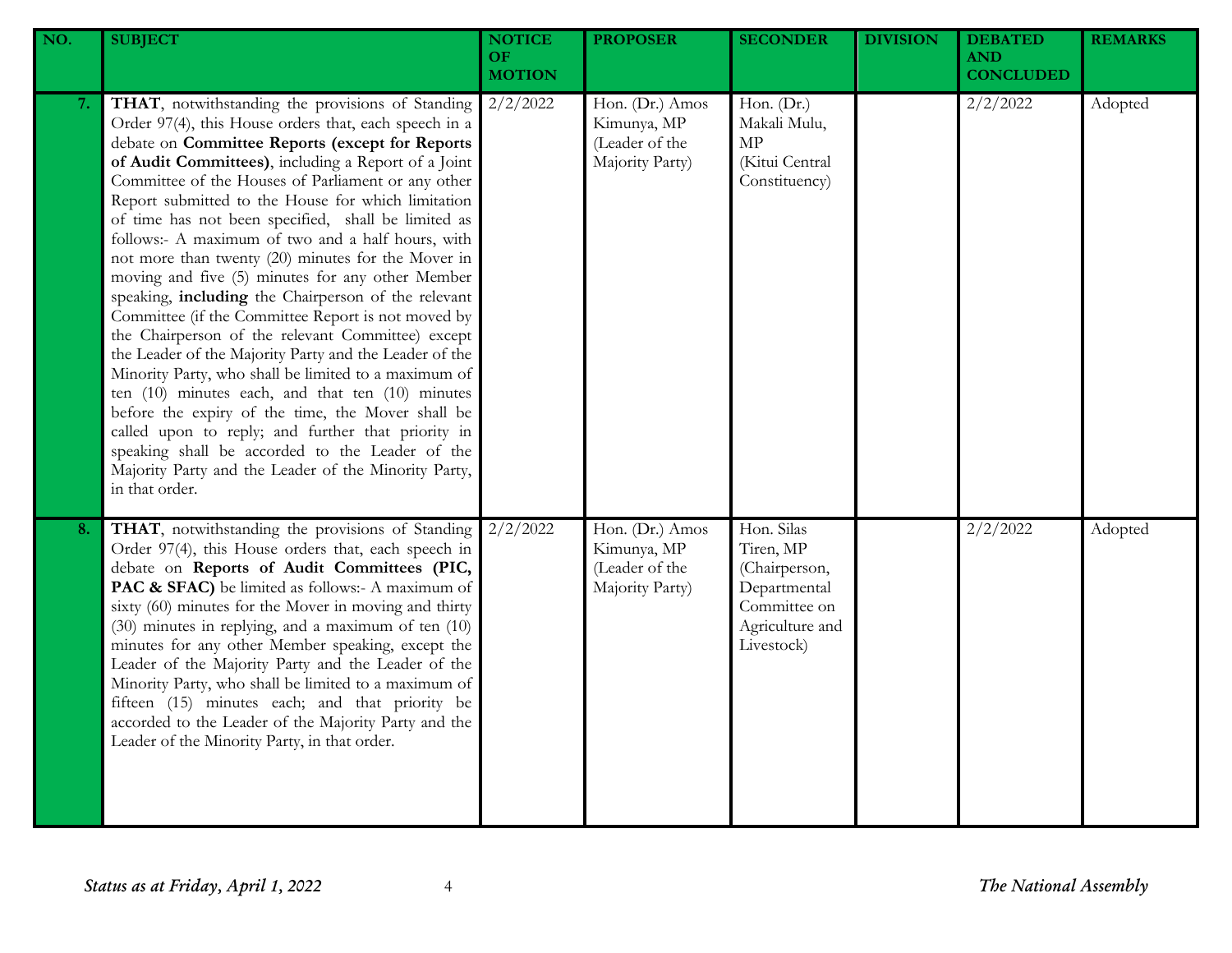| NO. | <b>SUBJECT</b>                                                                                                                                                                                                                                                                                                                                                                                                                                                                                                                                                                                                                                                                                                                                                                                                                                                                                                                                                                                                                                                                                                                                                                                                                                                                                             | <b>NOTICE</b><br><b>OF</b><br><b>MOTION</b> | <b>PROPOSER</b>                                                     | <b>SECONDER</b>                                               | <b>DIVISION</b> | <b>DEBATED</b><br><b>AND</b><br><b>CONCLUDED</b> | <b>REMARKS</b> |
|-----|------------------------------------------------------------------------------------------------------------------------------------------------------------------------------------------------------------------------------------------------------------------------------------------------------------------------------------------------------------------------------------------------------------------------------------------------------------------------------------------------------------------------------------------------------------------------------------------------------------------------------------------------------------------------------------------------------------------------------------------------------------------------------------------------------------------------------------------------------------------------------------------------------------------------------------------------------------------------------------------------------------------------------------------------------------------------------------------------------------------------------------------------------------------------------------------------------------------------------------------------------------------------------------------------------------|---------------------------------------------|---------------------------------------------------------------------|---------------------------------------------------------------|-----------------|--------------------------------------------------|----------------|
| 9.  | THAT, notwithstanding the provisions of Standing<br>Order 97(4), this House orders that, each speech in a<br>debate on any Sessional Paper shall be limited as<br>follows:- A maximum of two and a half hours, with<br>not more than twenty (20) minutes for the Mover in<br>moving and five (5) minutes for any other Member<br>speaking, including the Leader of the Majority Party<br>and the Leader of the Minority Party and the<br>Chairperson of the relevant Committee (if the<br>Sessional Paper is not moved by the Chairperson of<br>the relevant Committee), and that ten (10) minutes<br>before the expiry of the time, the Mover shall be<br>called upon to reply; and further that priority in<br>speaking shall be accorded to the Leader of the<br>Majority Party and the Leader of the Minority Party,<br>in that order.                                                                                                                                                                                                                                                                                                                                                                                                                                                                 | 2/2/2022                                    | Hon. (Dr.) Amos<br>Kimunya, MP<br>(Leader of the<br>Majority Party) | Hon. Samuel<br>Atandi, MP<br>(Alego Usonga<br>Constituency)   |                 | 2/2/2022                                         | Adopted        |
| 10. | THAT, notwithstanding the provisions of Standing<br>Order 97(4) and in furtherance to the provisions of<br>Standing Order 24(6), this House orders that, debate<br>on the Motion on the Address by the President be<br>limited to no more than thirty (30) minutes for the<br>Mover in moving, twenty (20) minutes for the Leader<br>of the Minority Party, and ten (10) minutes each to<br>the Chairperson of the Departmental Committee on<br>Justice and Legal Affairs to speak on the Report<br>submitted under Article $132(1)(c)(i)$ of the<br>Constitution relating to the realisation of the national<br>values; the Chairperson of the Departmental<br>Committee on Defence and Foreign Relations to<br>speak on the Report submitted under Article<br>$132(1)(c)(iii)$ of the Constitution relating to the<br>progress made in fulfilling the international<br>obligations of the Republic; and the Chairperson of<br>the Departmental Committee on Administration and<br>National Security to speak on the Report submitted<br>under Article 240(7) of the Constitution relating to<br>the state of the security of the Country; and five (5)<br>minutes for any other Member speaking, and that ten<br>(10) minutes before the expiry of the time, the Mover<br>shall be called upon to reply. | 2/2/2022                                    | Hon. (Dr.) Amos<br>Kimunya, MP<br>(Leader of the<br>Majority Party) | Hon. Maoka<br>Maore, MP<br>(Deputy<br>Majority Party<br>Whip) |                 | 2/2/2022                                         | Adopted        |

*Status as at Friday, April 1, 2022* 5 *The National Assembly*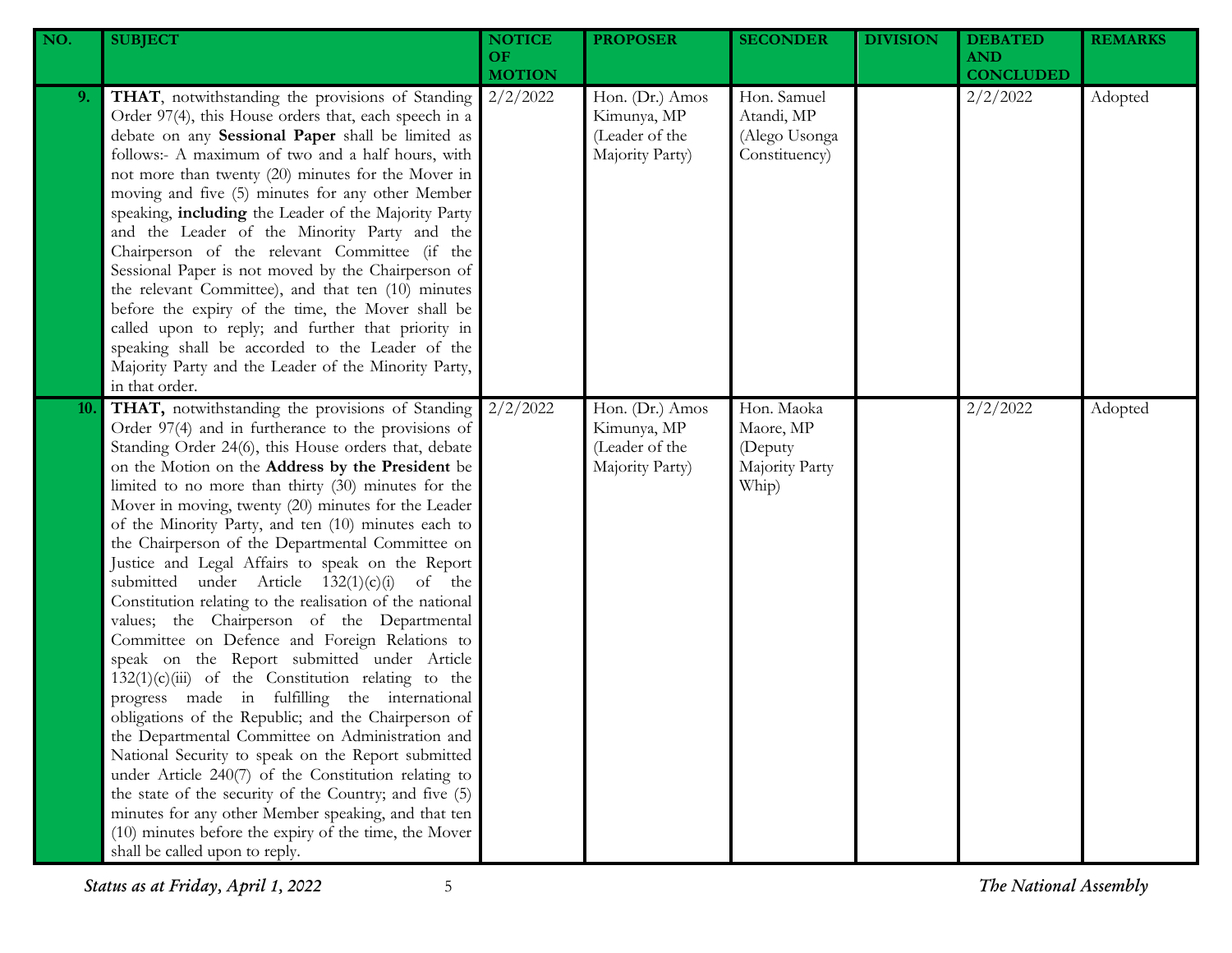| NO.        | <b>SUBJECT</b>                                                                                                                                                                                                                                                                                                                                                                                                                                                                                                                                                                                                                                                                                                                                                                                                                                                                                                                                                                                                                                                                                                                                                                                                                                                                                       | <b>NOTICE</b><br><b>OF</b><br><b>MOTION</b> | <b>PROPOSER</b>                                                     | <b>SECONDER</b>                                                | <b>DIVISION</b> | <b>DEBATED</b><br><b>AND</b><br><b>CONCLUDED</b> | <b>REMARKS</b> |
|------------|------------------------------------------------------------------------------------------------------------------------------------------------------------------------------------------------------------------------------------------------------------------------------------------------------------------------------------------------------------------------------------------------------------------------------------------------------------------------------------------------------------------------------------------------------------------------------------------------------------------------------------------------------------------------------------------------------------------------------------------------------------------------------------------------------------------------------------------------------------------------------------------------------------------------------------------------------------------------------------------------------------------------------------------------------------------------------------------------------------------------------------------------------------------------------------------------------------------------------------------------------------------------------------------------------|---------------------------------------------|---------------------------------------------------------------------|----------------------------------------------------------------|-----------------|--------------------------------------------------|----------------|
| 11.        | THAT, notwithstanding the provisions of Standing<br>Order 97(4), this House orders that, each speech in<br>debate on Reports of Constitutional Commissions<br>and Independent Offices be limited as follows:- A<br>maximum of four hours with not more than thirty (30)<br>minutes for the Mover in moving and ten (10) minutes<br>in replying, a maximum of thirty (30) minutes for the<br>Chairperson of the relevant Committee, and a maximum<br>of ten (10) minutes for any other Member speaking,<br>except the Leader of the Majority Party and the Leader<br>of the Minority Party, who shall be limited to a<br>maximum of fifteen (15) minutes each; and that priority<br>be accorded to the Chairperson of the relevant<br>Committee, the Leader of the Majority Party and the<br>Leader of the Minority Party, in that order.                                                                                                                                                                                                                                                                                                                                                                                                                                                             | 2/2/2022                                    | Hon. (Dr.) Amos<br>Kimunya, MP<br>(Leader of the<br>Majority Party) | Hon. Sophia<br>Noor, MP<br>(Ijara)<br>Constituency)            |                 | 2/2/2022                                         | Adopted        |
| <b>12.</b> | THAT, pursuant to the provisions of Standing Order<br>97(4), this House orders that, each speech in a debate on<br>the Report of the Budget & Appropriations<br>Committee on Budget Estimates contemplated under<br>Standing Orders 239 and 240 be limited as follows:<br>• General Supply Debate:- A maximum of three (3)<br>sitting days with thirty (30) minutes for the Mover in<br>moving and fifteen minutes (15) in replying; a<br>maximum of ten (10) minutes for each of the<br>Chairpersons of the Departmental Committees and a<br>maximum of five (5) minutes for any other Member<br>speaking, except the Leader of the Majority Party and<br>the Leader of the Minority Party who shall be limited<br>to a maximum of ten minutes (10) each; and that<br>priority in speaking be accorded to the Leader of the<br>Majority Party, the Leader of the Minority Party and<br>the respective Chairpersons of the Departmental<br>Committees in the order that they appear in the<br>Second Schedule to the Standing Orders; and,<br>Committee of Supply: - A maximum of six (6)<br>sitting days for the consideration of the proposed<br>allocations to the respective Votes/Programmes in<br>the order specified in the Schedule submitted by the<br>Budget and Appropriations Committee. | 2/2/2022                                    | Hon. (Dr.) Amos<br>Kimunya, MP<br>(Leader of the<br>Majority Party) | Hon. Martin<br>Peters Owino,<br>МP<br>(Ndhiwa<br>Constituency) |                 | 2/2/2022                                         | Adopted        |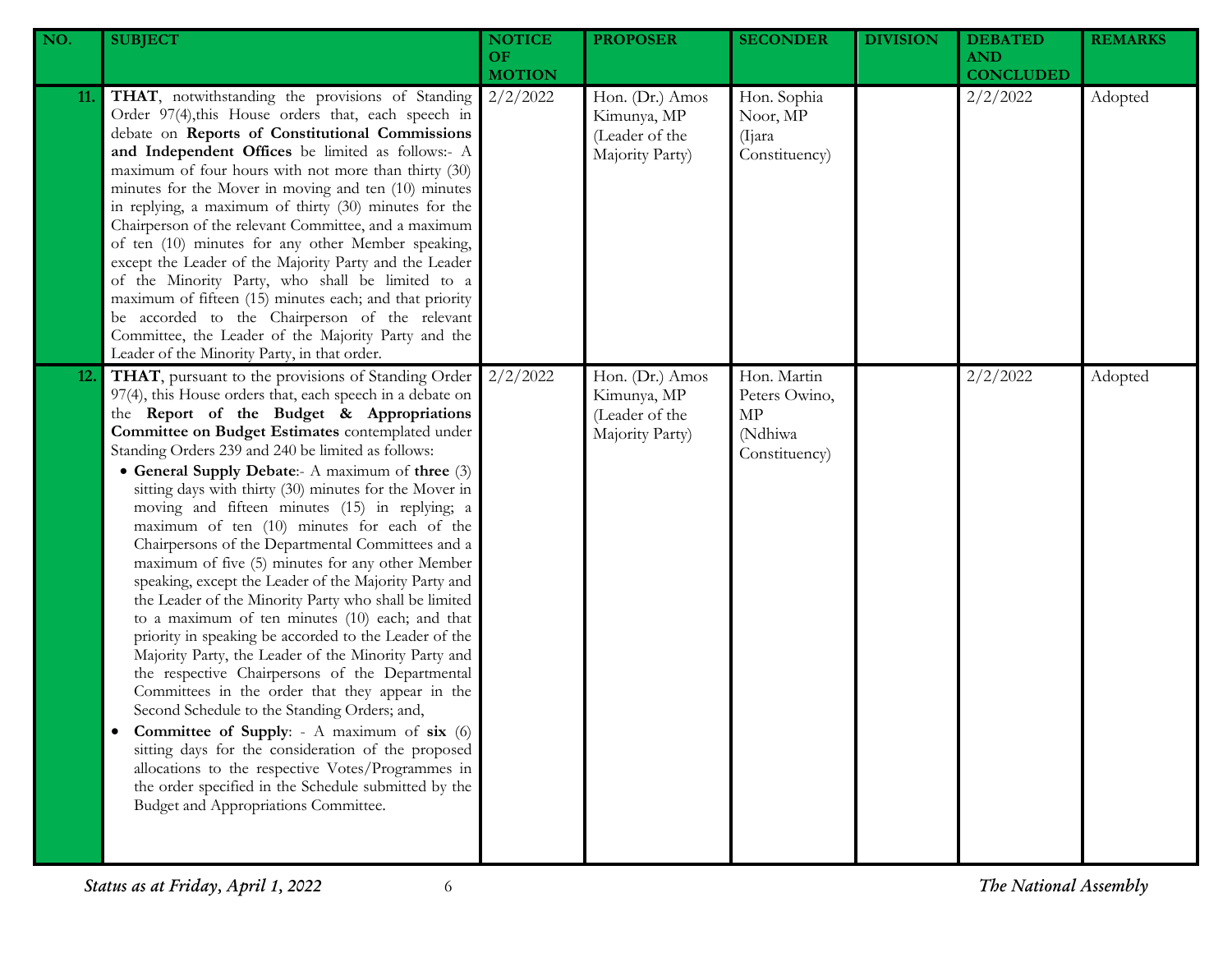| NO.        | <b>SUBJECT</b>                                                                                                                                                                                                                                                                                                                                                                                                                                                                                                                                                                                                                                                                                                                                                                                                                                                                                                                                                                                           | <b>NOTICE</b><br>OF.<br><b>MOTION</b> | <b>PROPOSER</b>                                                     | <b>SECONDER</b>                                                  | <b>DIVISION</b> | <b>DEBATED</b><br><b>AND</b><br><b>CONCLUDED</b> | <b>REMARKS</b> |
|------------|----------------------------------------------------------------------------------------------------------------------------------------------------------------------------------------------------------------------------------------------------------------------------------------------------------------------------------------------------------------------------------------------------------------------------------------------------------------------------------------------------------------------------------------------------------------------------------------------------------------------------------------------------------------------------------------------------------------------------------------------------------------------------------------------------------------------------------------------------------------------------------------------------------------------------------------------------------------------------------------------------------|---------------------------------------|---------------------------------------------------------------------|------------------------------------------------------------------|-----------------|--------------------------------------------------|----------------|
| 13.        | THAT, pursuant to the provisions of Standing Order<br>97(1), this House orders that, each speech in the<br>general debate contemplated under Standing<br>Order 146 (Consideration of Senate amendments to Bills<br>originating in the National Assembly) be limited as<br>follows:- a maximum of one hour and thirty minutes,<br>with not more than fifteen minutes (15) for the Mover<br>in moving, fifteen minutes (15) for the Chairperson of<br>the relevant Departmental Committee, and five (5)<br>minutes for any other Member speaking, including the<br>Leader of the Majority Party and the Leader of the<br>Minority Party (if the Bill is not party-sponsored), and<br>that five (5) minutes before the expiry of the time, the<br>Mover shall be called upon to reply; and further that<br>priority in speaking shall be accorded to the Leader of<br>the Majority Party, the Leader of the Minority Party<br>and the Chairperson of the relevant Departmental<br>Committee, in that order. | 2/2/2022                              | Hon. (Dr.) Amos<br>Kimunya, MP<br>(Leader of the<br>Majority Party) | Hon. $(Dr.)$<br>Gideon<br>Ochanda, MP<br>(Bondo<br>Constituency) |                 | 2/2/2022                                         | Adopted        |
| <b>14.</b> | THAT, pursuant to the provisions of 97(4), this<br>House orders that, the debate on any Motion for the<br>Sine Die Adjournment of the House in accordance<br>with the Calendar of the House, shall be limited as<br>follows:- a maximum of four (4) hours for the entire<br>motion, with not more than five (5) minutes for each<br>Member speaking, except the Mover, the Leader of<br>the Majority Party and the Leader of the Minority<br>Party, who shall be limited to a maximum of fifteen<br>(15) minutes each; that priority shall be accorded to<br>the Leader of the Majority Party, the Leader of the<br>Minority Party and the Deputy Speaker in that order<br>and further that, at the expiry of the time allocated for<br>the Motion, the House shall adjourn without question<br>put pursuant to the provisions of Standing Order<br>28(3) (Calendar of the House).                                                                                                                       | 2/2/2022                              | Hon. (Dr.) Amos<br>Kimunya, MP<br>(Leader of the<br>Majority Party) | Hon. (Sarah<br>Korere, MP<br>(Laikipia North<br>Constituency)    |                 | 2/2/2022                                         | Adopted        |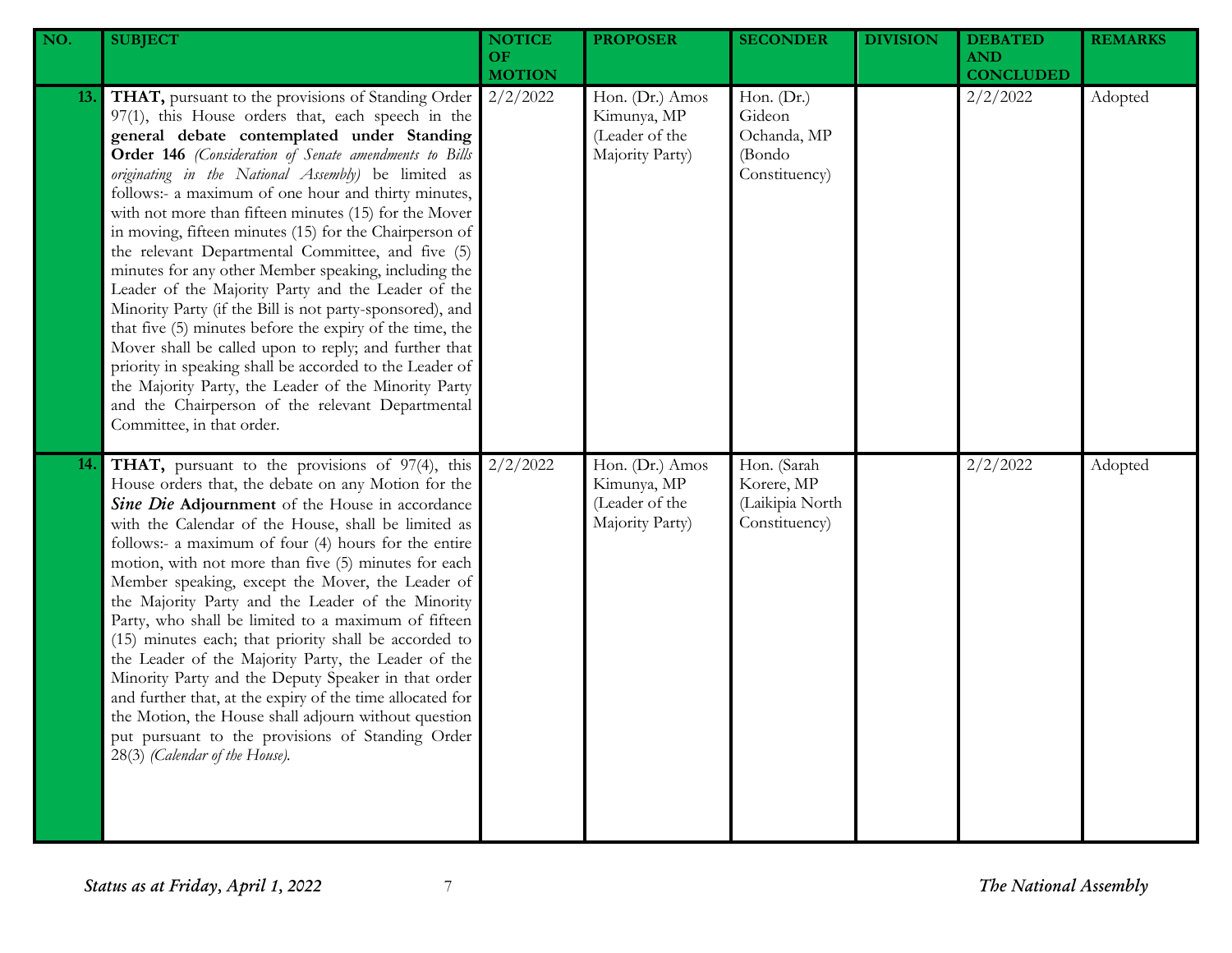| NO.        | <b>SUBJECT</b>                                                                                                                                                                                                                                                                                                                                                                                                                                                                                                                                                                                                                                                                                                                                                                                                                                                                                                                                                                                                                                                                                                                                                                                                                                                                                                                                                                                                                                                                                                                                                                                                                                                                                                                                                                                                                                                                                                                                                                                                                        | <b>NOTICE</b><br>OF<br><b>MOTION</b> | <b>PROPOSER</b>                                                     | <b>SECONDER</b>                                         | <b>DIVISION</b> | <b>DEBATED</b><br><b>AND</b><br><b>CONCLUDED</b> | <b>REMARKS</b> |
|------------|---------------------------------------------------------------------------------------------------------------------------------------------------------------------------------------------------------------------------------------------------------------------------------------------------------------------------------------------------------------------------------------------------------------------------------------------------------------------------------------------------------------------------------------------------------------------------------------------------------------------------------------------------------------------------------------------------------------------------------------------------------------------------------------------------------------------------------------------------------------------------------------------------------------------------------------------------------------------------------------------------------------------------------------------------------------------------------------------------------------------------------------------------------------------------------------------------------------------------------------------------------------------------------------------------------------------------------------------------------------------------------------------------------------------------------------------------------------------------------------------------------------------------------------------------------------------------------------------------------------------------------------------------------------------------------------------------------------------------------------------------------------------------------------------------------------------------------------------------------------------------------------------------------------------------------------------------------------------------------------------------------------------------------------|--------------------------------------|---------------------------------------------------------------------|---------------------------------------------------------|-----------------|--------------------------------------------------|----------------|
| <b>15.</b> | THAT, notwithstanding the provisions of Standing<br>Orders 41 and 42 relating to conveying of Messages from the<br>Senate and from the President or the National Executive,<br>Standing Orders 120, 122 and 126 relating to<br>Publication, Procedure upon Publication and First Reading of<br>Bills and Standing Order 210(2) relating to Tabling of<br>Statutory Instruments, this House orders that during the<br>Short and Long Recesses of the Sixth Session-<br>Upon receipt of any Message from the Senate,<br>(a)<br>or upon receipt of any name of a person<br>nominated for appointment to a state or public<br>office from the President or any other office in<br>the National Executive, the Speaker shall<br>forthwith refer such Message to the relevant<br>Committee for consideration, without having to<br>recall the House, and report such fact to the<br>House on resumption;<br>upon receipt of any Message relating to the<br>(b)<br>Senate's Amendments to a Bill originating in<br>the National Assembly, the Speaker shall<br>forthwith refer the Schedule of the Senate<br>Amendments to the relevant Committee for<br>consideration pursuant to the provisions of<br>Standing Order 145 (Senate amendments to Bills<br>originating in the National Assembly), and report<br>such fact to the House on resumption;<br>should a Bill be published during the said<br>(c)<br>period, or a published Bill become due for First<br>Reading, the Speaker shall, upon lapse of at<br>least three days following the publication of the<br>Bill and following a determination that such Bill<br>is of priority, forthwith refer such Bill to the<br>relevant Committee for consideration pursuant<br>the provisions of Standing Order<br>to<br>127 (Committal of Bills to Committees and public<br>participation) and cause the Bill to be read a First<br>Time upon its next Sitting and the Second<br>Reading may be taken forthwith, or on such<br>other day as the House Business Committee<br>may determine; | 2/2/2022                             | Hon. (Dr.) Amos<br>Kimunya, MP<br>(Leader of the<br>Majority Party) | Hon. Robert<br>Gichimu, MP<br>(Gichugu<br>Constituency) |                 | 2/2/2022                                         | Adopted        |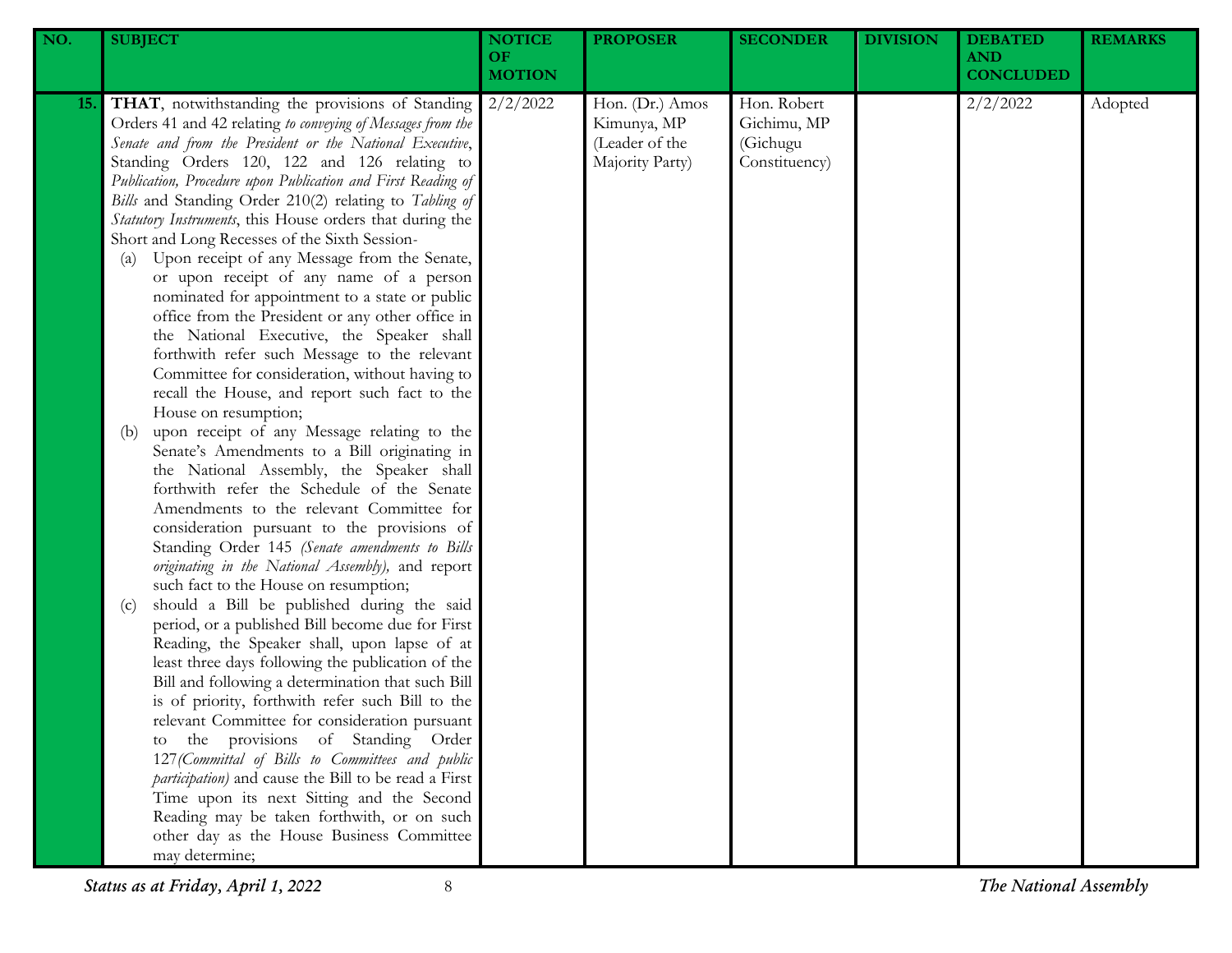| NO.        | <b>SUBJECT</b>                                                                                                                                                                                                                                                                                                                                                                                                                                                                                                                                                                                                                                                                                                                                                                                                              | <b>NOTICE</b><br><b>OF</b><br><b>MOTION</b> | <b>PROPOSER</b>                                                                                | <b>SECONDER</b>                                                                                     | <b>DIVISION</b>                          | <b>DEBATED</b><br><b>AND</b><br><b>CONCLUDED</b> | <b>REMARKS</b> |
|------------|-----------------------------------------------------------------------------------------------------------------------------------------------------------------------------------------------------------------------------------------------------------------------------------------------------------------------------------------------------------------------------------------------------------------------------------------------------------------------------------------------------------------------------------------------------------------------------------------------------------------------------------------------------------------------------------------------------------------------------------------------------------------------------------------------------------------------------|---------------------------------------------|------------------------------------------------------------------------------------------------|-----------------------------------------------------------------------------------------------------|------------------------------------------|--------------------------------------------------|----------------|
|            | should any statutory instrument be transmitted<br>(d)<br>for tabling before the House during the period,<br>the Speaker shall, following a determination<br>that the statutory instrument is of priority,<br>forthwith refer the statutory instrument to the<br>relevant Committee for consideration and cause<br>the statutory instrument to be tabled in the<br>House upon its next Sitting in accordance with<br>the provisions of section 11 of the Statutory<br>Instruments Act (No. 3 of 2013); and,<br>should any Paper be transmitted for tabling<br>(e)<br>before the House, the Speaker shall, following a<br>determination that the Paper is of priority,<br>forthwith refer the Paper to the relevant<br>Committee for consideration and cause the<br>Paper to be tabled in the House upon its next<br>Sitting. |                                             |                                                                                                |                                                                                                     |                                          |                                                  |                |
| <b>16.</b> | THAT, pursuant to the provisions of Standing Order<br>28, this House approves the Calendar of the National<br>Assembly (Regular Sessions) for the Sixth Session<br>(2022).                                                                                                                                                                                                                                                                                                                                                                                                                                                                                                                                                                                                                                                  | 2/2/2022                                    | Hon. (Dr.) Amos<br>Kimunya, MP<br>(Leader of the<br>Majority Party)                            | Hon.<br>Emmanuel<br>Wangwe, MP<br>(Majority Party<br>Whip)                                          |                                          | 2/2/2022                                         | Adopted        |
| 17.        | THAT, notwithstanding the provisions of Standing<br>Order 120, this House resolves to reduce the<br>publication period of the Elections (Amendment) Bill<br>(National Assembly Bill No. 3 of 2022) from 14 days<br>to 5 days.                                                                                                                                                                                                                                                                                                                                                                                                                                                                                                                                                                                               | 2/2/2022                                    | Hon. (Dr.) Amos<br>Kimunya, MP<br>(Leader of the<br>Majority Party)                            | Hon.<br>Emmanuel<br>Wangwe, MP<br>(Majority Party<br>Whip)                                          | 2/2/2022<br>$(Ayes - 43;$<br>$Nays - 62$ | 2/2/2022                                         | Negatived      |
| 18.        | THAT, this House adopts the Report of the<br>Committee on Delegated Legislation on its<br>consideration of the Public Finance Management<br>(Biashara Kenya Fund) Regulations, 2021; the Public<br>Finance Management (Uwezo Fund) (Revocation)<br>Regulations, 2021; the Public Finance Management<br>(Women Enterprise Fund) (Revocation) Regulations,<br>2021; and the Public Finance Management (Youth<br>(Revocation)<br>Enterprise<br>Development<br>Fund)<br>Regulations, 2021, laid on the Table of the House on<br>Tuesday, September 21, 2021, and pursuant to the                                                                                                                                                                                                                                                | 2/2/2022                                    | Hon.<br>William<br>Kamket, MP<br>(Chairperson,<br>Committee<br>on<br>Delegated<br>Legislation) | Hon. Muriuki<br>Njagagua, MP<br>(Vice-<br>Chairperson,<br>Committee on<br>Delegated<br>Legislation) |                                          | 3/2/2022;<br>$10/2/2022$ .                       | Adopted        |

*Status as at Friday, April 1, 2022* 9 *The National Assembly*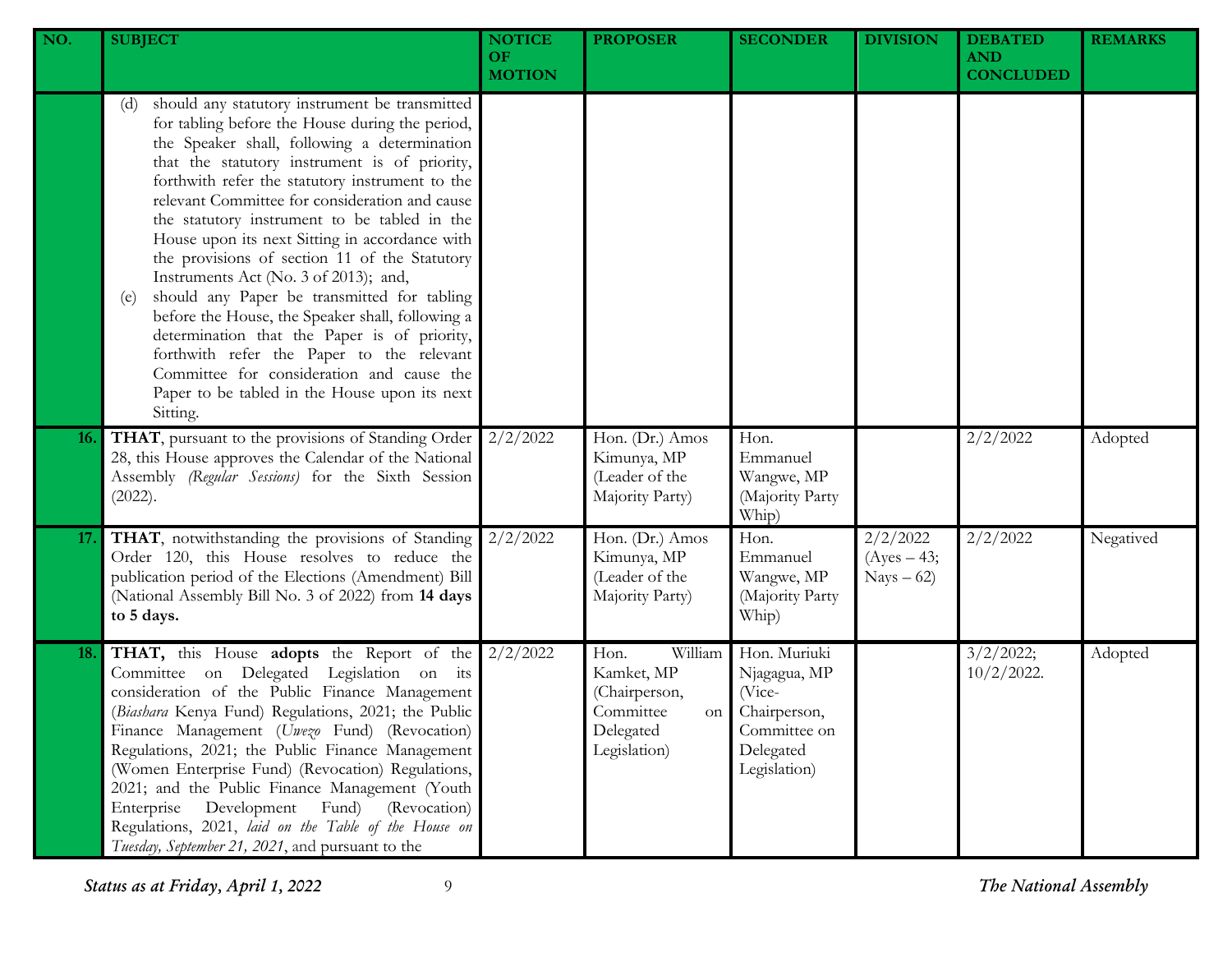| NO. | <b>SUBJECT</b>                                                                                                                                                                                                                                                                                                                                                                                                                                                                                                                                                                                                                                                                                                                                     | <b>NOTICE</b><br>OF.<br><b>MOTION</b> | <b>PROPOSER</b>                                                                                                                  | <b>SECONDER</b>                                                                                              | <b>DIVISION</b> | <b>DEBATED</b><br><b>AND</b><br><b>CONCLUDED</b> | <b>REMARKS</b> |
|-----|----------------------------------------------------------------------------------------------------------------------------------------------------------------------------------------------------------------------------------------------------------------------------------------------------------------------------------------------------------------------------------------------------------------------------------------------------------------------------------------------------------------------------------------------------------------------------------------------------------------------------------------------------------------------------------------------------------------------------------------------------|---------------------------------------|----------------------------------------------------------------------------------------------------------------------------------|--------------------------------------------------------------------------------------------------------------|-----------------|--------------------------------------------------|----------------|
|     | provisions of section 18 of the Statutory Instruments<br>Act, 2013 annuls in entirety -<br>the Public Finance Management (Biashara<br>(i)<br>Kenya Fund) Regulations, 2021 published as<br>Legal Notice No. 55 of 2021;<br>the Public Finance Management (Uwezo Fund)<br>(11)<br>(Revocation) Regulations, 2021 published as<br>Legal Notice No. 56 of 2021;<br>the Public Finance Management (Women<br>(111)<br>Enterprise Fund) (Revocation) Regulations,<br>2021 published as Legal Notice No. 57 of 2021;<br>and<br>the Public Finance Management (Youth<br>(iv)<br>Enterprise Development Fund) (Revocation)<br>Regulations, 2021 published as Legal Notice<br>No. 58 of 2021.                                                                |                                       |                                                                                                                                  |                                                                                                              |                 |                                                  |                |
| 19. | THAT, this House adopts the Report of the<br>Committee on Delegated Legislation on its<br>consideration of the Crops (Fibre Crops) Regulations,<br>2020 laid on the Table of the House on Tuesday, November<br>17, 2020, and pursuant to the provisions of section 18<br>of the Statutory Instruments Act, 2013 and Standing<br>Order 210 (4)(b), <i>annuls in entirety</i> the Crops (Fibre<br>Crops) Regulations, 2020 published as Legal Notice No.<br>120 of 2020.                                                                                                                                                                                                                                                                             | 2/2/2022                              | William<br>Hon.<br>Kamket, MP<br>(Chairperson,<br>Committee<br>on<br>Delegated<br>Legislation)                                   | Hon. Muriuki<br>Njagagua, MP<br>(Vice-<br>Chairperson,<br>Committee on<br>Delegated<br>Legislation)          |                 | 3/2/2022;<br>$10/2/2022$ .                       | Adopted        |
| 20. | THAT, taking into consideration the findings of the<br>Departmental Committee on Finance and National<br>Planning in its Report on the vetting of the nominee for<br>appointment as a member of the Salaries and<br>Remuneration Commission representing the National<br>Police Service Commission, laid on the Table of the House<br>on Thursday, February 03, 2022 and pursuant to the<br>provisions of Article 250(2)(b) of the Constitution,<br>section 7 of the Salaries and Remuneration Commission<br>Act 2010 and sections 3 and 8 of the Public<br>Appointments (Parliamentary Approval) Act, 2011, this<br>House approves the appointment of Ms. Elizabeth<br>Wangui Muchiri as a member of the Salaries and<br>Remuneration Commission. | 3/2/2022                              | Waihenya<br>Hon.<br>Ndirangu, MP<br>(Vice-Chairperson<br>Departmental<br>Committee<br>on<br>Finance<br>and<br>National Planning) | Hon. Kuria<br>Kimani, MP<br>(Member,<br>Departmental<br>Committee on<br>Finance and<br>National<br>Planning) |                 | 8/2/2022;<br>$9/2/2022$ .                        | Adopted        |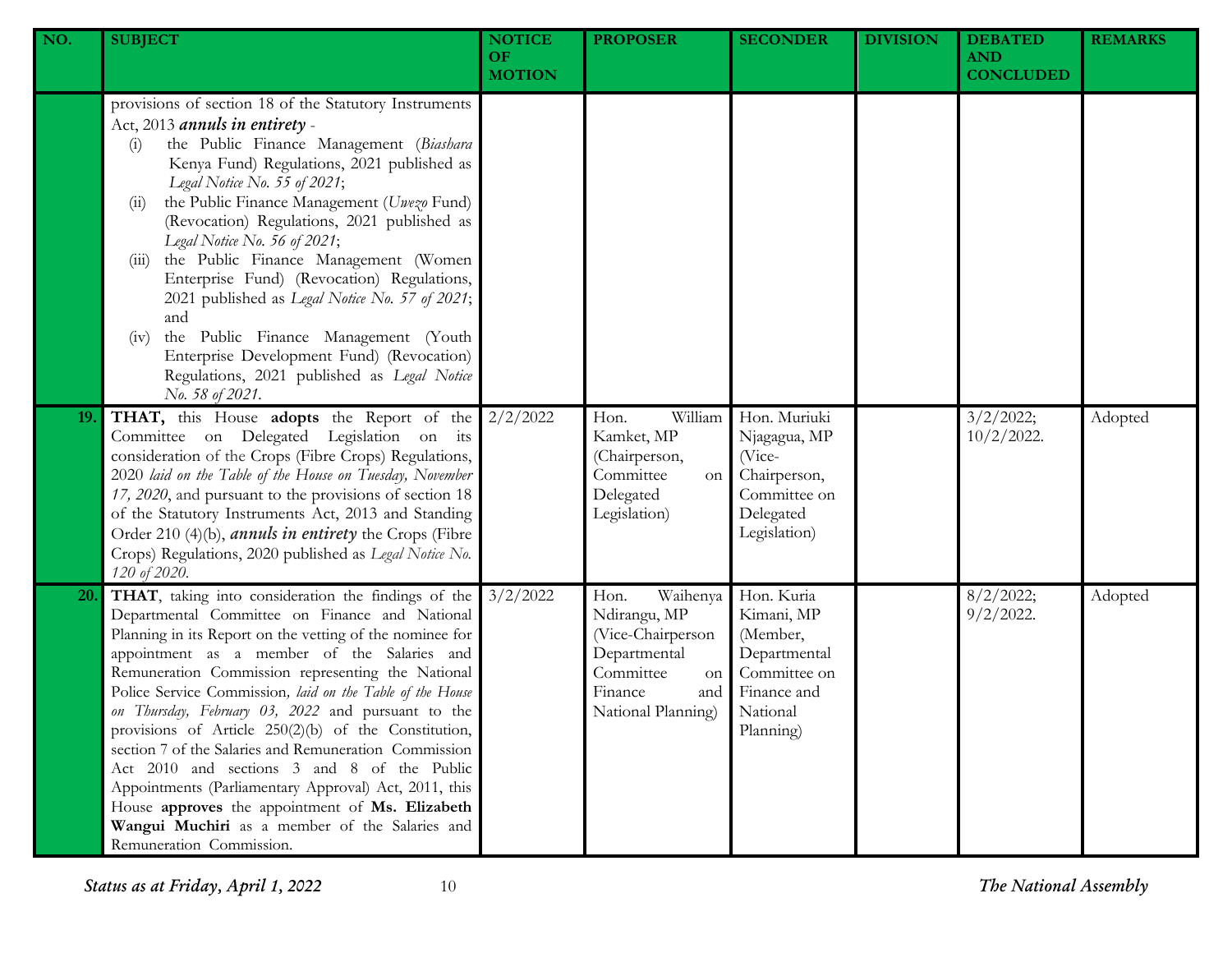| NO. | <b>SUBJECT</b>                                                                                                                                                                                                                                                                                                                                                                                                                                                                                                                                                                                                                                                                                                                                                                                                                                                                                                                                                                                                                                                       | <b>NOTICE</b><br>OF. | <b>PROPOSER</b>                                                                                              | <b>SECONDER</b>                                                                                | <b>DIVISION</b> | <b>DEBATED</b><br><b>AND</b>                        | <b>REMARKS</b> |
|-----|----------------------------------------------------------------------------------------------------------------------------------------------------------------------------------------------------------------------------------------------------------------------------------------------------------------------------------------------------------------------------------------------------------------------------------------------------------------------------------------------------------------------------------------------------------------------------------------------------------------------------------------------------------------------------------------------------------------------------------------------------------------------------------------------------------------------------------------------------------------------------------------------------------------------------------------------------------------------------------------------------------------------------------------------------------------------|----------------------|--------------------------------------------------------------------------------------------------------------|------------------------------------------------------------------------------------------------|-----------------|-----------------------------------------------------|----------------|
|     |                                                                                                                                                                                                                                                                                                                                                                                                                                                                                                                                                                                                                                                                                                                                                                                                                                                                                                                                                                                                                                                                      | <b>MOTION</b>        |                                                                                                              |                                                                                                |                 | <b>CONCLUDED</b>                                    |                |
| 21. | <b>THAT,</b> this House <b>adopts</b> the Report of the 3/2/2022<br>Committee on Delegated Legislation on its<br>consideration of the Public Finance Management<br>(Sinking Fund) Guidelines, 2021, laid on the Table of the<br>House on Tuesday, September 21, 2021, and pursuant to<br>the provisions of section 13 of the Statutory<br>Instruments Act, 2013 annuls in entirety the Public<br>Finance Management (Sinking Fund) Guidelines, 2021<br>published as Gazette Notice No. 5085 of 2021.                                                                                                                                                                                                                                                                                                                                                                                                                                                                                                                                                                 |                      | Hon. (Dr). Oundo<br>Ojiambo, MP<br>(Member,<br>Committee on<br>Delegated<br>Legislation)                     | Hon.<br>Emmanuel<br>Wangwe, MP<br>(Majority Party<br>Whip)                                     |                 | 10/2/2022;<br>$15/2/2022$ .                         | Adopted        |
| 22. | <b>THAT,</b> this House <b>adopts</b> the Report of the 3/2/2022<br>Committee on Delegated Legislation on its<br>consideration of the Environmental Management and<br>Coordination (Impact Assessment and Audit)<br>(Amendment) Regulations, 2016, laid on the Table of the<br>House on Wednesday, November 10, 2021, and pursuant<br>to the provisions of section 18 of the Statutory<br>Instruments Act, 2013 and Standing Order 210 (4)(b),<br>annuls in entirety the Environmental Management<br>and Coordination (Impact Assessment and Audit)<br>(Amendment) Regulations, 2016 published as Legal<br>Notice No. 149 of 2016.                                                                                                                                                                                                                                                                                                                                                                                                                                   |                      | Charles<br>Hon.<br>Njagagua, MP<br>(Vice-Chairperson,<br>Committee<br><b>on</b><br>Delegated<br>Legislation) | Hon. $(Dr)$ .<br>Oundo<br>Ojiambo, MP<br>(Member,<br>Committee on<br>Delegated<br>Legislation) |                 | 10/2/2022;<br>$15/2/2022$ .                         | Adopted        |
| 23. | THAT, aware that the history of any institution is key<br>to evaluating its development; FURTHER AWARE<br>that documenting history provides a knowledge bank<br>for future generations; NOTING that the history of<br>the Parliament of Kenya is largely unrecorded,<br>scattered and piecemeal; FURTHER NOTING that<br>most comparable jurisdictions have elaborate records<br>of their history which are periodically updated to<br>capture new developments; COGNISANT of the<br>fact that the Parliament of Kenya marks its 115th<br>anniversary this year having been established as the<br>Legislative Council (LegCo) in August 1907;<br>FURTHER COGNISANT that the legislature has<br>been transforming in the last century both in mandate<br>and composition starting as a fused unicameral<br>legislature, to a bicameral one at independence to a<br>unicameral legislature before again reverting to a<br>bicameral Parliament after the promulgation of the<br>Constitution of Kenya 2010; RECOGNISING the<br>Status as at Friday, April 1, 2022<br>11 | 8/2/2022             | Hon. (Dr.) Amos<br>Kimunya, MP<br>(Leader of the<br>Majority Party)                                          | Hon. Joseph<br>Nduati, MP<br>(Gatanga<br>Constituency)                                         |                 | 9/2/2022;<br>$10/2/2022$ .<br>The National Assembly | Adopted        |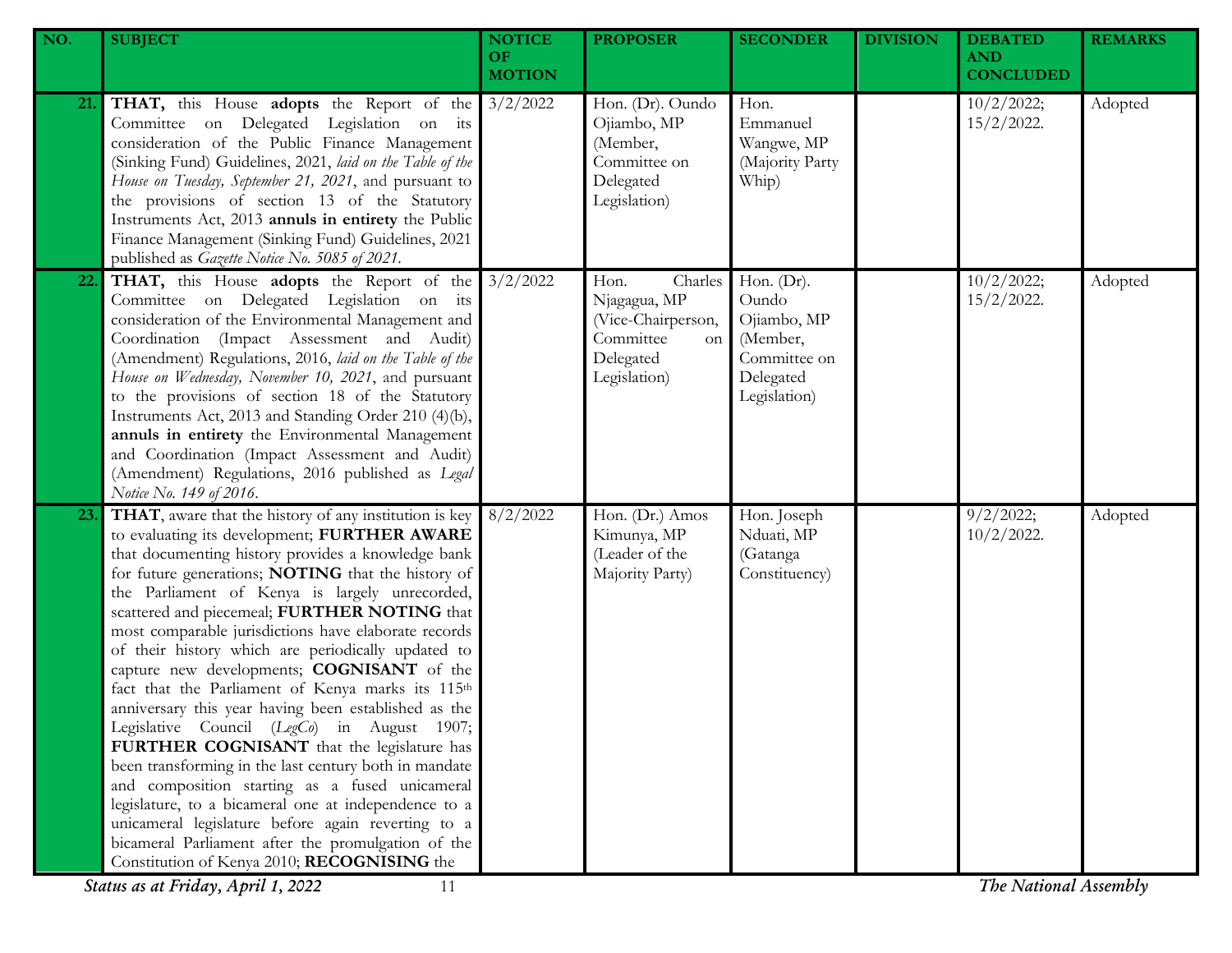| NO. | <b>SUBJECT</b>                                                                                                                                                                                                                                                                                                                                                                                                                                                                                                                                                                                                                                                                                                                                                                                                                                                                                                                                                                                                                                | <b>NOTICE</b><br>OF.<br><b>MOTION</b> | <b>PROPOSER</b>                                                     | <b>SECONDER</b>                                            | <b>DIVISION</b> | <b>DEBATED</b><br><b>AND</b><br><b>CONCLUDED</b> | <b>REMARKS</b>                      |
|-----|-----------------------------------------------------------------------------------------------------------------------------------------------------------------------------------------------------------------------------------------------------------------------------------------------------------------------------------------------------------------------------------------------------------------------------------------------------------------------------------------------------------------------------------------------------------------------------------------------------------------------------------------------------------------------------------------------------------------------------------------------------------------------------------------------------------------------------------------------------------------------------------------------------------------------------------------------------------------------------------------------------------------------------------------------|---------------------------------------|---------------------------------------------------------------------|------------------------------------------------------------|-----------------|--------------------------------------------------|-------------------------------------|
|     | many works of arts, including statues, frescoes, murals<br>and pictures connected with the history of the<br>Parliament of Kenya, including the contributions of<br>great mean and women, families, architects and<br>politicians throughout the 114 years of the history of<br>the institution, and its transformation and growth<br>throughout the period;<br>NOW THEREFORE, in order to ensure the<br>preservation of the history of the institution for future<br>generations, this House resolves -<br>1. THAT, at an appropriate stage, the House appoints<br>a Committee comprising of not more than nine (9)<br>Members to oversee the preservation of these<br>histories for posterity, with special focus on the<br>National Assembly;<br>2. THAT, the copyrights of the History of Parliament of<br>Kenya projects be reserved for the benefit of<br>Parliament and the people of Kenya; and,<br>3. THAT, the Clerk of the National Assembly puts in<br>place and executes appropriate mechanisms to<br>actualize this Resolution. |                                       |                                                                     |                                                            |                 |                                                  |                                     |
| 24  | <b>THAT</b> , pursuant to the provisions of section $15(1)(a)(ii)$<br>of the Parliamentary Powers and Privileges Act, 2017<br>and Standing Order 175, this House approves the<br>appointment of the following Members to the<br>Committee of Parliamentary Powers and Privileges, in<br>addition to the one specified under section $15(1)(a)(i)$ of<br>the said Act:-<br>The Hon. Josphat Kabinga Wachira, M.P.<br>1.<br>The Hon. Anthony Githiaka Kiai, M.P.<br>2.<br>The Hon. Vincent Kipkurui Tuwei, M.P.<br>3.<br>The Hon. Francis Chachu Ganya, M.P.<br>4.<br>The Hon. Didmus W. Barasa Mutua, M.P.<br>5.<br>The Hon. Gladwell Cheruiyot, M.P.<br>6.<br>The Hon. Andrew Mwadime, M.P.<br>7.<br>The Hon. Omar Mwinyi Shimbwa, M.P.<br>8.<br>The Hon. James Onyango Oyoo, M.P.<br>9.<br>The Hon. Danson M. Mwakuwona, M.P.<br>10.<br>The Hon. Oscar K. Sudi, M.P.<br>11.<br>12. The Hon. Johana Ngeno, M.P.<br>13. The Hon. Wario Qalicha Gufu, M.P.                                                                                      | 9/2/2022                              | Hon. (Dr.) Amos<br>Kimunya, MP<br>(Leader of the<br>Majority Party) | Hon.<br>Emmanuel<br>Wangwe, MP<br>(Majority Party<br>Whip) |                 | 9/2/2022                                         | Motion<br>withdrawn by<br>the Mover |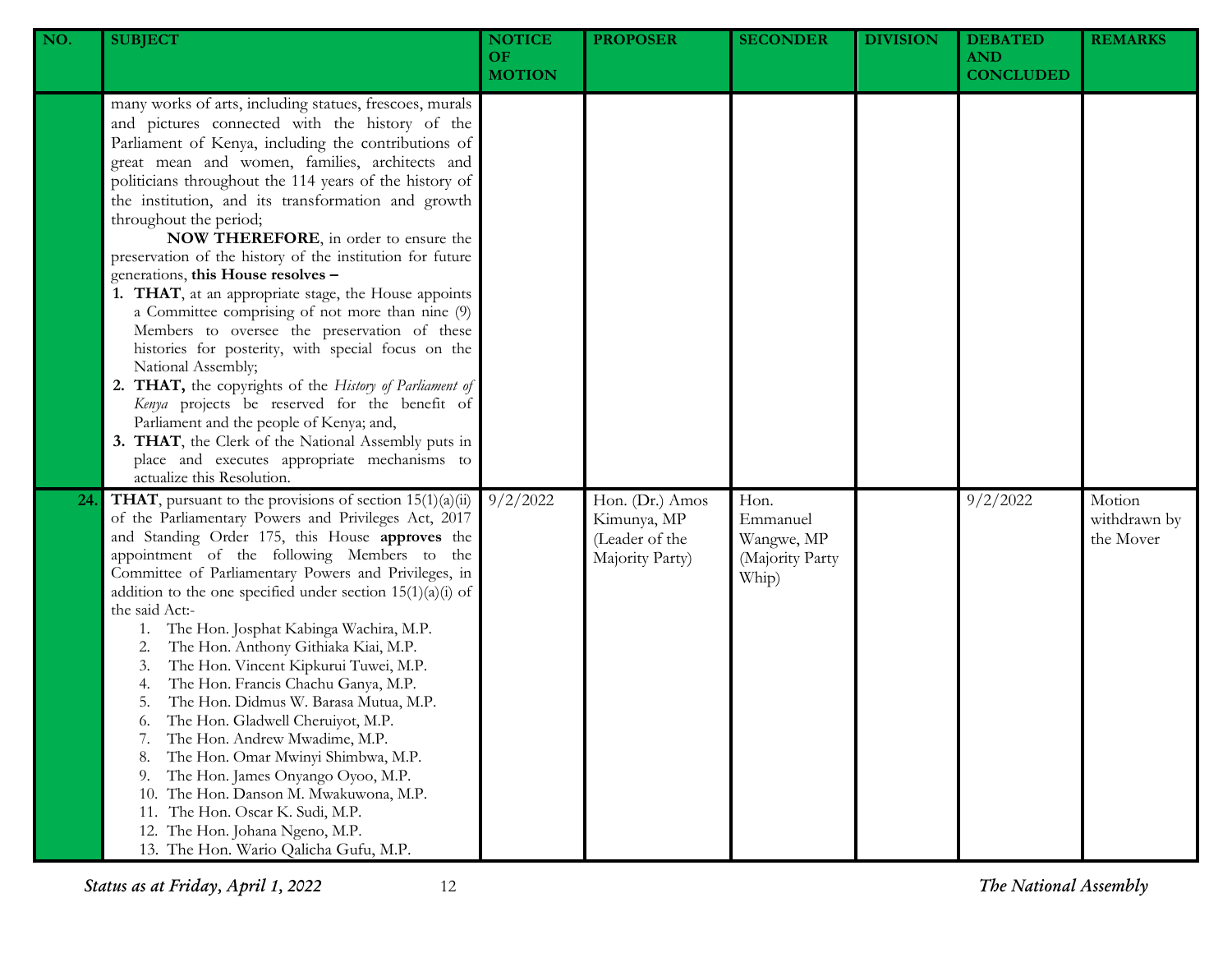| NO. | <b>SUBJECT</b>                                                                                                                                                                                                                                                                                                                                                                                                                                                                                                                                                                                                                                            | <b>NOTICE</b><br>OF<br><b>MOTION</b> | <b>PROPOSER</b>                                                     | <b>SECONDER</b>                                            | <b>DIVISION</b> | <b>DEBATED</b><br><b>AND</b><br><b>CONCLUDED</b> | <b>REMARKS</b> |
|-----|-----------------------------------------------------------------------------------------------------------------------------------------------------------------------------------------------------------------------------------------------------------------------------------------------------------------------------------------------------------------------------------------------------------------------------------------------------------------------------------------------------------------------------------------------------------------------------------------------------------------------------------------------------------|--------------------------------------|---------------------------------------------------------------------|------------------------------------------------------------|-----------------|--------------------------------------------------|----------------|
| 25. | THAT, pursuant to the provisions of Standing Order<br>173 and further to the resolutions of the House of 5 <sup>th</sup><br>December, 2017, 15th July, 2020, 11th February, 2021,<br>4th May, 2021 and 13th October, 2021 appointing<br>Members into various Committees, this House<br>approves the appointment of the following Members<br>to the respective Committees as specified hereunder-<br>The Hon. Adan Keynan Wehliye, M.P. to move<br>(i)<br>from the Select Committee on National<br>Cohesion & Equal Opportunity to the<br>Departmental Committee on Defence &<br>Foreign Relations;<br>The Hon. Jeremiah Ng'ayu Kioni, M.P. to move<br>(i) | 9/2/2022                             | Hon. (Dr.) Amos<br>Kimunya, MP<br>(Leader of the<br>Majority Party) | Hon.<br>Emmanuel<br>Wangwe, MP<br>(Majority Party<br>Whip) |                 | 9/2/2022                                         | Adopted        |
|     | from the Constitutional Implementation<br>Oversight Committee to the Departmental<br>Committee on Energy;<br>The Hon. Khatib Abdallah Mwashetani, M.P. to<br>(iii)<br>move from the Departmental Committee on<br>Lands to the Departmental Committee on<br>Trade, Industry and Cooperatives;                                                                                                                                                                                                                                                                                                                                                              |                                      |                                                                     |                                                            |                 |                                                  |                |
|     | The Hon. Alois Musa Lentoimaga, M.P. to<br>(iv)<br>move from the Departmental Committee on<br>Trade, Industry and Cooperatives to the<br>Constitutional<br>Implementation<br>Oversight<br>Committee;                                                                                                                                                                                                                                                                                                                                                                                                                                                      |                                      |                                                                     |                                                            |                 |                                                  |                |
|     | The Hon. Ayub Savula, M.P. to move from the<br>(v)<br>Departmental Committee on Trade, Industry<br>and Cooperatives to the Select Committee on<br>Regional Integration;<br>The Hon. Abdikahim Osman Mohamed, M.P,<br>$(v_i)$<br>to move from the Departmental Committee on                                                                                                                                                                                                                                                                                                                                                                                |                                      |                                                                     |                                                            |                 |                                                  |                |
|     | Energy to the Departmental Committee on<br>Agriculture & Livestock;<br>The Hon. Gathoni Wamuchomba, M.P, to<br>(V11)<br>move from the Departmental Committee on<br>Agriculture & Livestock to the Departmental                                                                                                                                                                                                                                                                                                                                                                                                                                            |                                      |                                                                     |                                                            |                 |                                                  |                |
|     | Committee on Communication, Information<br>and Innovation;<br>(viii) The Hon. Katoo Ole Metito Judah, M.P. to be<br>appointed a Member of the Departmental                                                                                                                                                                                                                                                                                                                                                                                                                                                                                                |                                      |                                                                     |                                                            |                 |                                                  |                |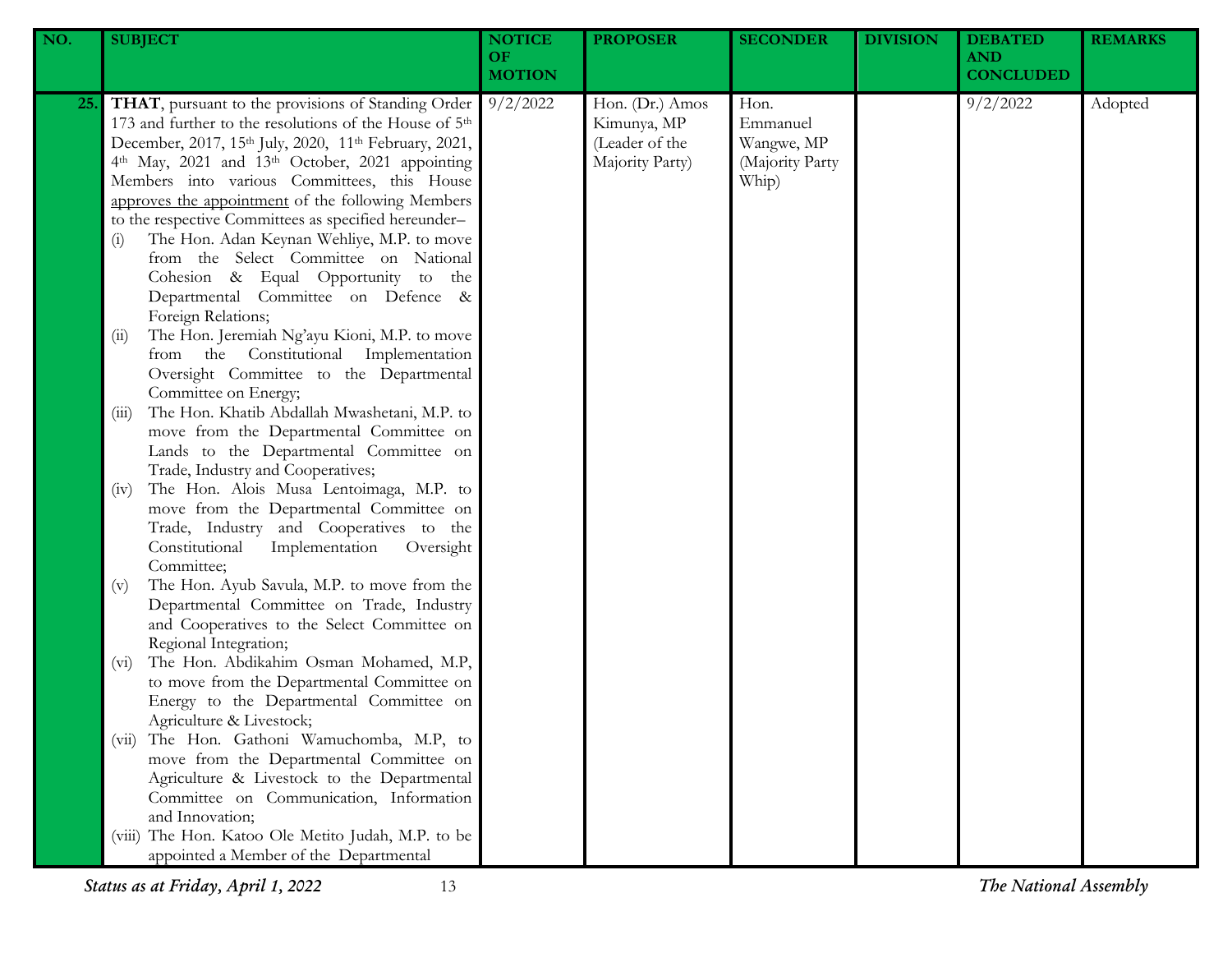| NO. | <b>SUBJECT</b>                                                                                                                                                                                                                                                                                                                                                                                                                                                                                                                                                                                                                                                                                                                                                                                                                                                  | <b>NOTICE</b><br><b>OF</b><br><b>MOTION</b> | <b>PROPOSER</b>                                                     | <b>SECONDER</b>                                       | <b>DIVISION</b> | <b>DEBATED</b><br><b>AND</b><br><b>CONCLUDED</b> | <b>REMARKS</b> |
|-----|-----------------------------------------------------------------------------------------------------------------------------------------------------------------------------------------------------------------------------------------------------------------------------------------------------------------------------------------------------------------------------------------------------------------------------------------------------------------------------------------------------------------------------------------------------------------------------------------------------------------------------------------------------------------------------------------------------------------------------------------------------------------------------------------------------------------------------------------------------------------|---------------------------------------------|---------------------------------------------------------------------|-------------------------------------------------------|-----------------|--------------------------------------------------|----------------|
|     | Committee on Agriculture & Livestock;<br>The Hon. David Gikaria, M.P. to be appointed a<br>(ix)<br>Member of the Departmental Committee on<br>Environment & Natural Resources;<br>The Hon. Japhet Kareke Mbiuki, M.P. to be<br>(x)<br>appointed a Member of the Departmental<br>Committee<br>Industry<br>Trade,<br>on<br>and<br>Cooperatives;<br>The Hon. William Kipkemoi Kisang, M.P. to be<br>$(x_i)$<br>appointed a Member of the Departmental<br>Committee on Lands;<br>The Hon. Ali Wario, M.P. to be appointed a<br>(xii)<br>Member of the Departmental Committee on<br>Energy; and,<br>(xiii) The Hon. Johana Ngeno, M.P. to be appointed<br>a Member of the Select Committee on National<br>Cohesion and Equal Opportunity.                                                                                                                            |                                             |                                                                     |                                                       |                 |                                                  |                |
| 26. | THAT, pursuant to the provisions of Standing<br>Orders 175 and 212B (3), this House approves the<br>appointment of the following Members to the<br>Committee on Members' Services and Facilities:-<br>The Hon. Ezekiel Machogu Ombaki, M.P.<br>The Hon. (Dr.) Swarup Manjan Mishra, M.P.<br>The Hon. Samwel Moroto Chumel, M.P.<br>The Hon. Rehema Hassan, M.P.<br>The Hon. Rigathi Gachagua, M.P.<br>The Hon. Charity Kathambi Chepkwony, M.P.<br>0.<br>The Hon. Elisha Odhiambo, M.P.<br>The Hon. Benard Otieno Okoth, M.P.<br>The Hon. (Eng.) Nzambia Thuddeus Kithua,<br>9.<br>M.P.<br>10. The Hon. Christopher Wangaya Aseka, M.P.<br>11. The Hon. John Walter Owino, M.P.<br>12. The Hon. Elsie Muhanda, M.P.<br>13. The Hon. Generali Nixon Kiprotich Korir,<br>M.P.<br>14. The Hon. Beatrice Nkatha Nyaga, M.P.<br>15. The Hon. Kimani Ichung'wah, M.P. | 9/2/2022                                    | Hon. (Dr.) Amos<br>Kimunya, MP<br>(Leader of the<br>Majority Party) | Hon. David Ole<br>Sankok, MP<br>(Nominated<br>Member) |                 | 9/2/2022                                         | Adopted        |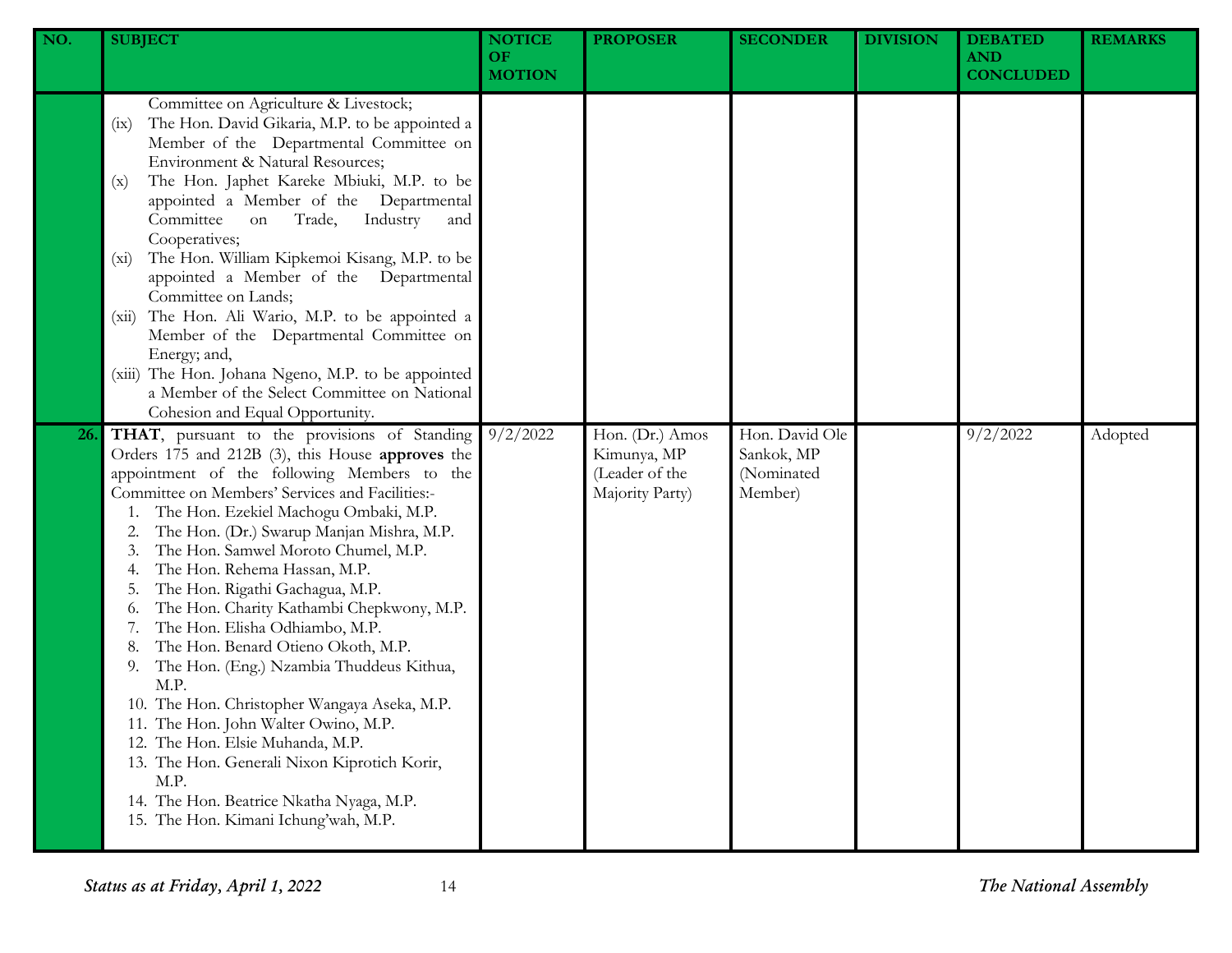| NO.        | <b>SUBJECT</b>                                                                                                                                                                                                                                                                                                                                                                                                                                                                                                                                                                                                                                                                                                                                                                     | <b>NOTICE</b><br>OF.<br><b>MOTION</b> | <b>PROPOSER</b>                                                                                             | <b>SECONDER</b>                                                                                                | <b>DIVISION</b> | <b>DEBATED</b><br><b>AND</b><br><b>CONCLUDED</b> | <b>REMARKS</b>     |
|------------|------------------------------------------------------------------------------------------------------------------------------------------------------------------------------------------------------------------------------------------------------------------------------------------------------------------------------------------------------------------------------------------------------------------------------------------------------------------------------------------------------------------------------------------------------------------------------------------------------------------------------------------------------------------------------------------------------------------------------------------------------------------------------------|---------------------------------------|-------------------------------------------------------------------------------------------------------------|----------------------------------------------------------------------------------------------------------------|-----------------|--------------------------------------------------|--------------------|
| <b>27.</b> | THAT, taking into consideration the Report of the<br>Departmental Committee on Finance and National<br>Planning on the Recruitment of the National<br>Assembly Nominee to the Equalization Fund<br>Advisory Board, laid on the Table of the House on<br>Wednesday, February 9, 2022 and pursuant to the<br>provisions of Article 204 of the Constitution and<br>paragraph 4(1)(d) of the Public Finance Management<br>(Equalization Fund Administration) Regulations,<br>2021, this House approves the nomination of Mr.<br>Abdullahi Adan Khalif for appointment as the<br>National Assembly nominee to the Equalization Fund<br>Advisory Board in accordance with paragraph 4(1)(d)<br>of the Public Finance Management (Equalization<br>Fund Administration) Regulations, 2021. | 9/2/2022                              | Hon. Mboni<br>Mwalika, MP<br>(Member,<br>Departmental<br>Committee on<br>Finance and<br>National Planning)  | Hon. Jimmy<br>Angwenyi, MP<br>(Member,<br>Departmental<br>Committee on<br>Finance and<br>National<br>Planning) |                 | 15/2/2022;<br>$16/2/2022$ .                      | Adopted            |
| 28.        | THAT, this House adopts the Report of the Select<br>Committee on National Government Constituencies<br>Development Fund on stalled and/or incomplete<br>projects initiated through the NG-CDF but falling<br>under the County Government functions, laid on the<br>Table of the House on Tuesday, August 17, 2021.                                                                                                                                                                                                                                                                                                                                                                                                                                                                 | $9/2/20$ 22                           | Hon. Wafula<br>Wamunyinyi, MP<br>(Chairperson,<br>Select Committee<br>on NG-CDF)                            |                                                                                                                |                 |                                                  | Awaiting<br>debate |
| <b>29.</b> | THAT, taking into consideration the findings of the<br>Departmental Committee on Justice and Legal Affairs<br>in its Report on the Vetting of nominees for appointment as<br>Chairperson and Members of the Kenya National Commission<br>on Human Rights, laid on the Table of the House on<br>Thursday, February 10, 2022, and pursuant to the<br>provisions of Article $250(2)(b)$ of the Constitution,<br>section 11(7) of the Kenya National Commission on<br>Human Rights Act, 2011 and section 8 (1) of the<br>Public Appointments (Parliamentary Approval Act,<br>2011, this House approves the appointment of the<br>following persons to the Kenya National Commission<br>on Human Rights: -                                                                              | 10/2/2022                             | Hon. Muturi<br>Kigano, MP<br>(Chairperson,<br>Departmental<br>Committee on<br>Justice and Legal<br>Affairs) | Hon. Jeniffer<br>Shamalla, MP<br>(Member,<br>Departmental<br>Committee on<br>Justice and<br>Legal Affairs)     |                 | 15/2/2022;<br>$16/2/2022$ .                      | Adopted            |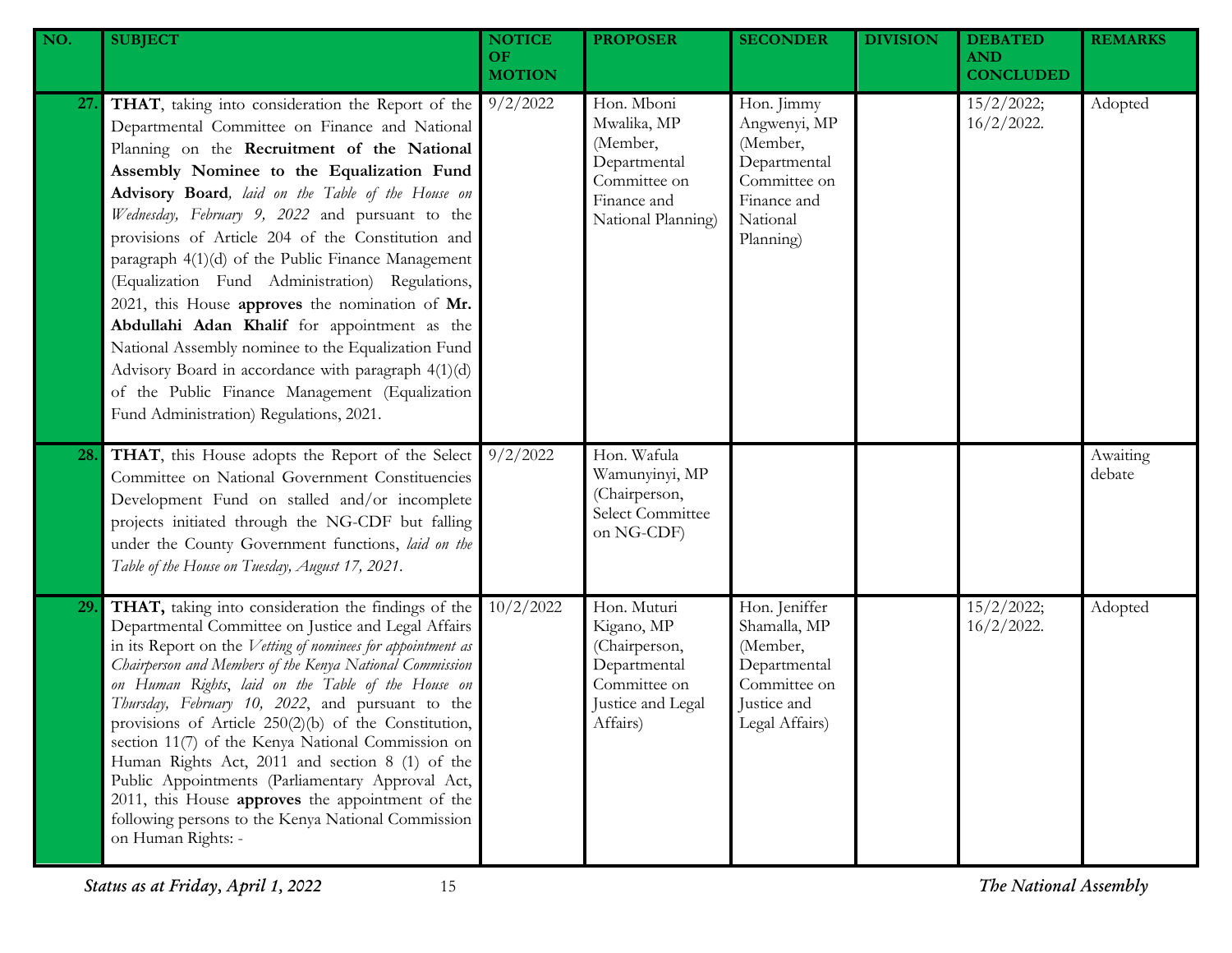| NO. | <b>SUBJECT</b>                                                                                                                                                                                                                                                                                                                                               | <b>NOTICE</b><br><b>OF</b><br><b>MOTION</b> | <b>PROPOSER</b>                                                                     | <b>SECONDER</b>                                                                    | <b>DIVISION</b> | <b>DEBATED</b><br><b>AND</b><br><b>CONCLUDED</b> | <b>REMARKS</b>                          |
|-----|--------------------------------------------------------------------------------------------------------------------------------------------------------------------------------------------------------------------------------------------------------------------------------------------------------------------------------------------------------------|---------------------------------------------|-------------------------------------------------------------------------------------|------------------------------------------------------------------------------------|-----------------|--------------------------------------------------|-----------------------------------------|
|     | Ms. Roseline Doreen Adhiambo Odhiambo -<br>1)<br>Odede - Chairperson;<br>Prof. Marion Wanjiku Mutugi - Member;<br>2)<br>Dr. Raymond Plal Sangsang Nyeris - Member;<br>3)<br>Ms. Sara Talaso Bonaya - Member; and<br>$\left(4\right)$<br>Dr. Dennis Nyongesa Wamalwa - Member.<br>5)                                                                          |                                             |                                                                                     |                                                                                    |                 |                                                  |                                         |
| 30. | THAT, this House adopts the Report of the Budget<br>and Appropriations Committee on the Budget Policy<br>Statement for the financial year 2022/2023, laid on the<br>Table of the House on Tuesday, February 15, 2022 and<br>pursuant to the provisions of section 25(7) of the<br>Public Finance Management Act, 2012 and Standing<br>Order 232(9) and (10)- | 15/2/2022                                   | Hon. Kanini Kega,<br>MP (Chairperson,<br>Budget and<br>Appropriations<br>Committee) | Hon. Mark<br>Nyamita, MP<br>(Member,<br>Budget and<br>Appropriations<br>Committee) |                 | 24/2/2022                                        | Adopted with<br>amendments<br>(in bold) |
|     | approves the Budget Policy Statement (BPS) for<br>$\left( a\right)$<br>the financial year 2022/2023;                                                                                                                                                                                                                                                         |                                             |                                                                                     |                                                                                    |                 |                                                  |                                         |
|     | makes the following financial resolutions with<br>(b)<br>respect to the BPS -                                                                                                                                                                                                                                                                                |                                             |                                                                                     |                                                                                    |                 |                                                  |                                         |
|     | approves the National Government's Budget<br>ceiling for the year 2022/2023 at Ksh.<br>2,075.011 billion-                                                                                                                                                                                                                                                    |                                             |                                                                                     |                                                                                    |                 |                                                  |                                         |
|     | Of which:<br>1. Executive Ksh. 2,005.910 billion                                                                                                                                                                                                                                                                                                             |                                             |                                                                                     |                                                                                    |                 |                                                  |                                         |
|     | Of which: Office of the Auditor General<br>Ksh. 6.378 billion<br>2. Parliament Ksh. 50.220 billion                                                                                                                                                                                                                                                           |                                             |                                                                                     |                                                                                    |                 |                                                  |                                         |
|     | 3. Judiciary<br>Ksh. 18.885 billion                                                                                                                                                                                                                                                                                                                          |                                             |                                                                                     |                                                                                    |                 |                                                  |                                         |
|     | (ii) resolves that, the budget ceilings of the<br>Ministries, Departments and Agencies<br>(MDAs) be rationalized to be within the<br>deficit as approved herein, and further that<br>necessary measures be put in place to collect<br>additional revenue;                                                                                                    |                                             |                                                                                     |                                                                                    |                 |                                                  |                                         |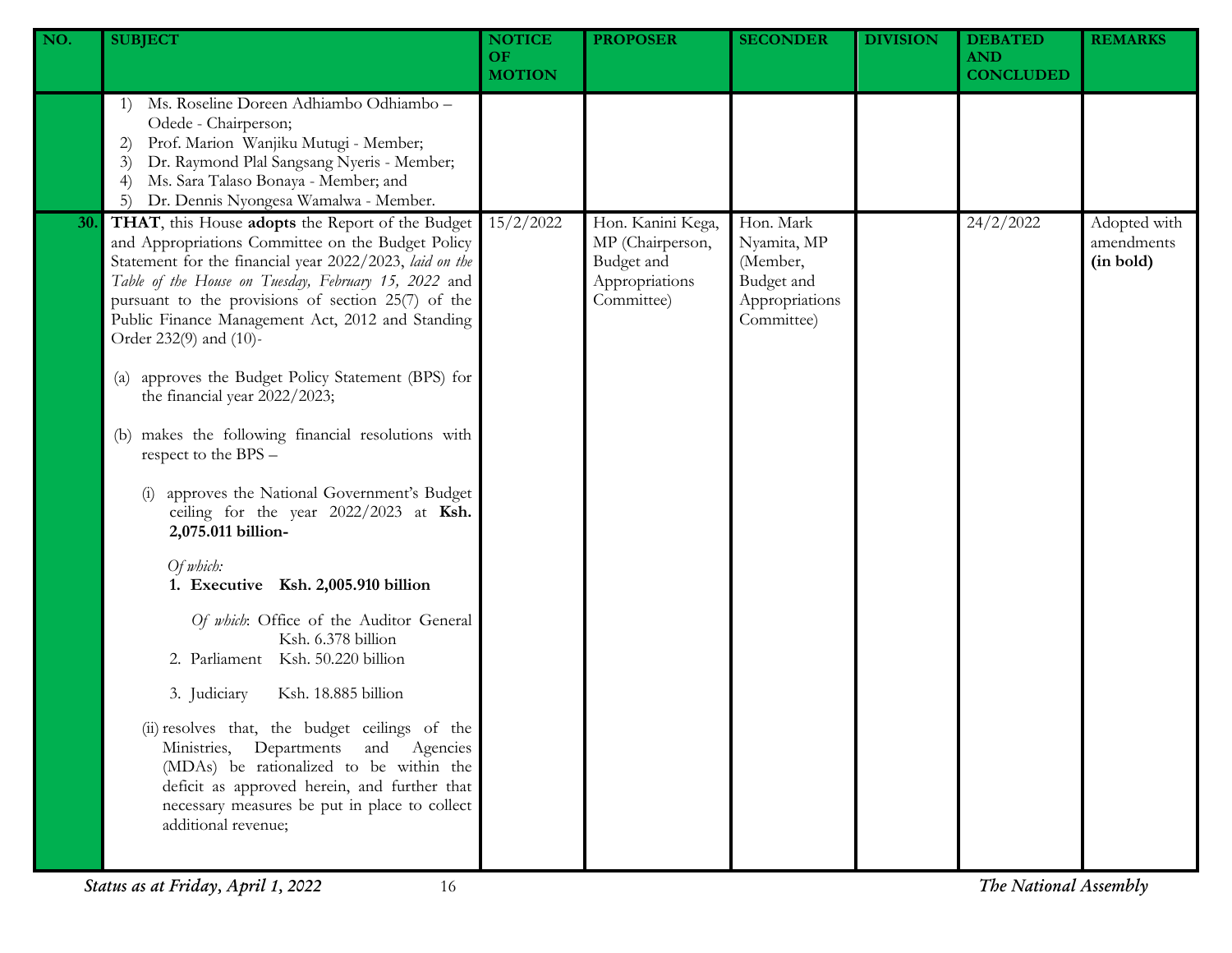| NO. | <b>SUBJECT</b>                                                                                                                                                                                                                                                                                                                                                                                                                                                                                                                                                                                                                                                                                                                                                                                    | <b>NOTICE</b><br><b>OF</b><br><b>MOTION</b> | <b>PROPOSER</b> | <b>SECONDER</b> | <b>DIVISION</b> | <b>DEBATED</b><br><b>AND</b><br><b>CONCLUDED</b> | <b>REMARKS</b> |
|-----|---------------------------------------------------------------------------------------------------------------------------------------------------------------------------------------------------------------------------------------------------------------------------------------------------------------------------------------------------------------------------------------------------------------------------------------------------------------------------------------------------------------------------------------------------------------------------------------------------------------------------------------------------------------------------------------------------------------------------------------------------------------------------------------------------|---------------------------------------------|-----------------|-----------------|-----------------|--------------------------------------------------|----------------|
|     | the County Governments'<br>(iii) approves<br>Equitable Share at Ksh. 370 billion;<br>(iv) approves the Equalization Fund at Ksh. 7.068<br>billion;<br>(v) approves the Conditional Grants at Ksh. 37<br>billion, to be distributed in accordance with<br>Annex 4 of the Report of the Budget and<br>Appropriations Committee;<br>(c) makes the policy resolutions contained in the<br>First Schedule to the Report (Policy Resolutions<br>relating to the Budget Policy Statement for the financial<br>year 2022/23);<br>(d) insertion of the following words immediately<br>after paragraph (c)-<br>"Subject to deletion of "paragraph 78"<br>appearing on page 25 of the Report and<br>substituting thereof with the following new                                                              |                                             |                 |                 |                 |                                                  |                |
|     | paragraph-<br>"78. The Committee is concerned that the BPS<br>had proposed an overall deficit of Ksh.846<br>billion which has a potential to breach the<br>approved debt ceiling of Ksh. 9 trillion.<br>The Committee therefore urges the<br>National Treasury to amend the debt<br>ceiling to enable them implement the<br>budget<br>rationalize<br>as<br>proposed,<br>expenditure or implement revenue<br>enhancing measures."<br>(e) That, the consequential amendments be<br>effected in the Report thereof;<br>orders that the resolutions form the basis for the<br>(f)<br>preparation of the 2022/2023 budget; and,<br>(g) resolves that the Budget Policy Statement for the<br>financial year 2022/2023 forms the basis for the<br>introduction of the Division of Revenue Bill,<br>2022. |                                             |                 |                 |                 |                                                  |                |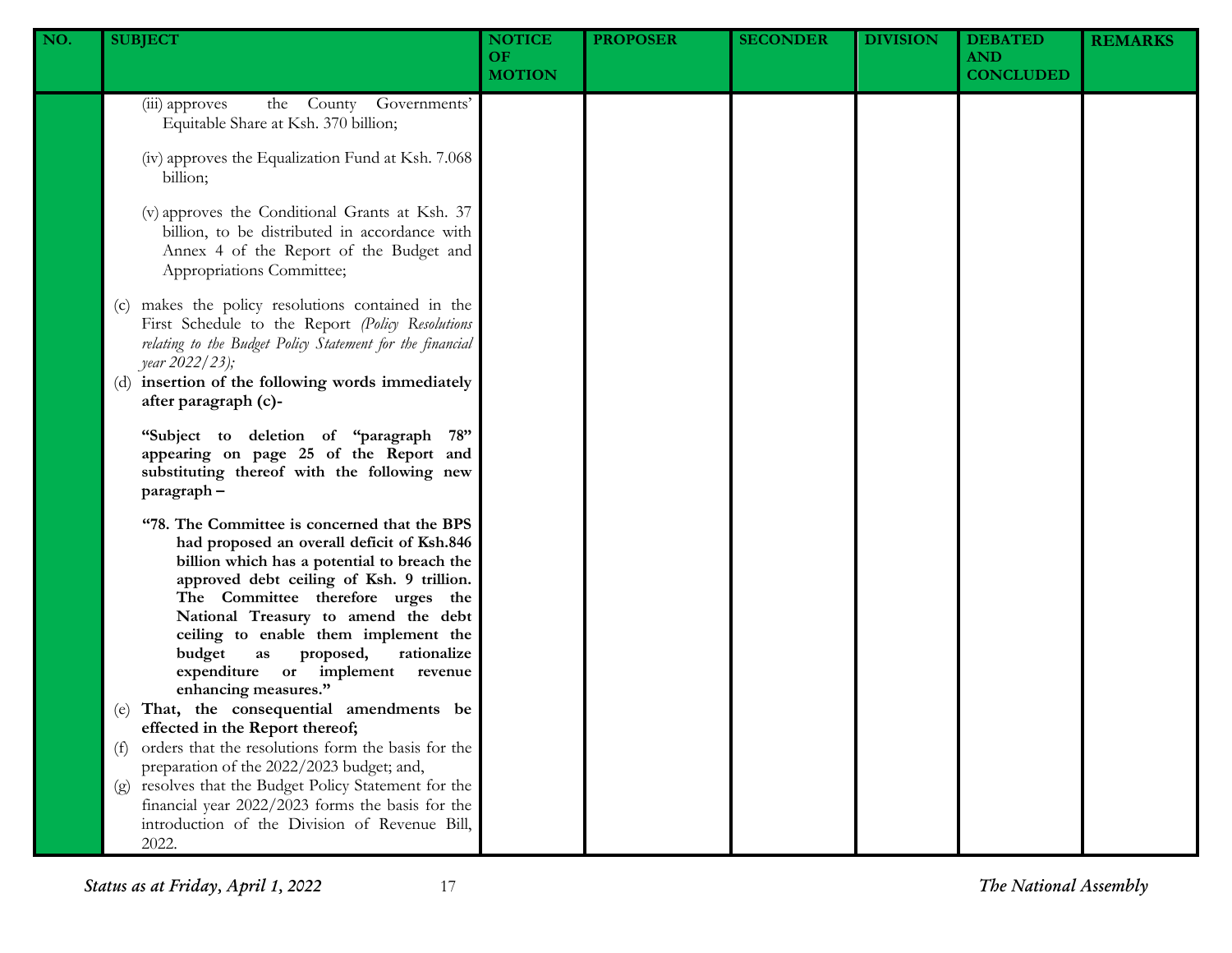| NO. | <b>SUBJECT</b>                                                                                                                                                                                                                                                                                                                                                                                                                                                                                                                                                                                                                                                                                                                                                                                                                                                                                                                                                                                                                                                                                               | <b>NOTICE</b><br><b>OF</b><br><b>MOTION</b> | <b>PROPOSER</b>                                                                     | <b>SECONDER</b>                                            | <b>DIVISION</b> | <b>DEBATED</b><br><b>AND</b><br><b>CONCLUDED</b> | <b>REMARKS</b>                          |
|-----|--------------------------------------------------------------------------------------------------------------------------------------------------------------------------------------------------------------------------------------------------------------------------------------------------------------------------------------------------------------------------------------------------------------------------------------------------------------------------------------------------------------------------------------------------------------------------------------------------------------------------------------------------------------------------------------------------------------------------------------------------------------------------------------------------------------------------------------------------------------------------------------------------------------------------------------------------------------------------------------------------------------------------------------------------------------------------------------------------------------|---------------------------------------------|-------------------------------------------------------------------------------------|------------------------------------------------------------|-----------------|--------------------------------------------------|-----------------------------------------|
| 31. | THAT, this House adopts the Report of the<br>Budget and Appropriations Committee on the<br>Medium-Term Debt Management Strategy for<br>the financial year 2022/2023 submitted by the<br>Cabinet Secretary for the National Treasury<br>pursuant to the provisions of section 33 of the<br>Public Finance Management Act, 2012 and<br>Standing Order 232(4), laid on the Table of the House<br>on Tuesday, February 15, 2022 and pursuant to the<br>provisions of section 15(4) of the Public Finance<br>Management Act, 2012 and Standing Order<br>$232(9)$ and $(10)$ -<br>the Medium-Term Debt<br>a) approves<br>Management Strategy for the financial<br>year 2022/2023;<br>makes the policy resolutions contained<br>b)<br>in the Schedule to the Order Paper (Policy<br>Resolutions relating to the Medium-Term Debt<br>Management Strategy for the financial year<br>2022/23); and,<br>deletes the words "This should be<br>$\mathbf{C}$<br>consistent with the fiscal deficit of<br>Ksh.400 billion or 3% of GDP whichever<br>is lower" in paragraph 18 (Financial<br>Recommendations) of the Report. | 15/2/2022                                   | Hon. Kanini Kega,<br>MP (Chairperson,<br>Budget and<br>Appropriations<br>Committee) | Hon.<br>Emmanuel<br>Wangwe, MP<br>(Majority Party<br>Whip) |                 | 1/3/2022;<br>$2/3/2022$ .                        | Adopted with<br>amendments<br>(in bold) |
| 32. | THAT, this House adopts the Eleventh Report of<br>the Special Funds Accounts Committee on Audited<br>Financial Statements for the National Government<br>Constituencies Development Fund for twenty-six<br>(26) Constituencies in the Counties of Mombasa,<br>Kilifi, Kwale, Taita Taveta, Lamu and Tana River for<br>the Financial Years 2013/2014, 2014/2015 and<br>2015/2016, laid on the Table of the House on Thursday,<br>December 2, 2021.                                                                                                                                                                                                                                                                                                                                                                                                                                                                                                                                                                                                                                                            | 16/2/2022                                   | Hon. (Dr.) Robert<br>Pukose, MP<br>(Member, Special<br>Funds Accounts<br>Committee) |                                                            |                 |                                                  | Awaiting<br>debate                      |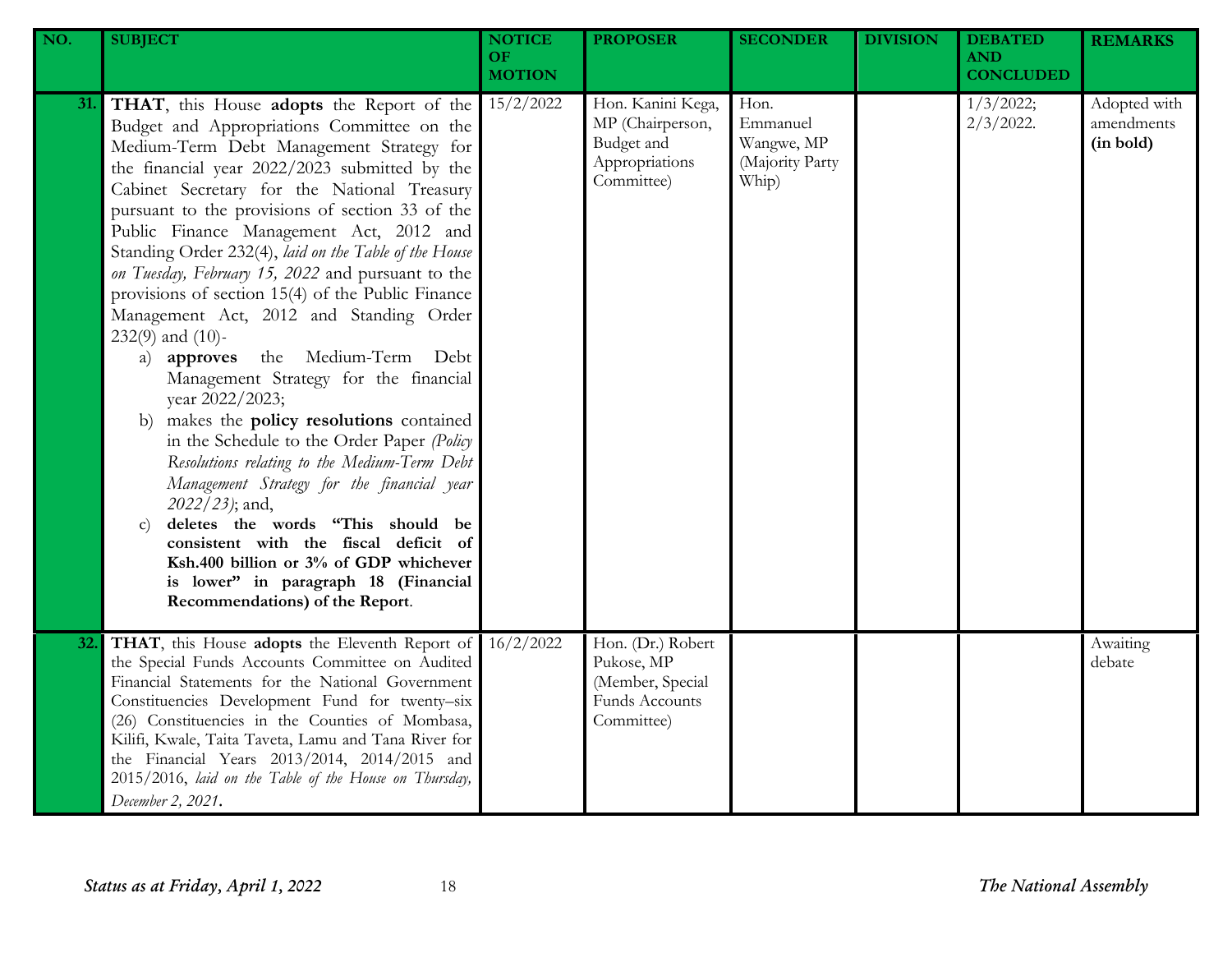| NO.        | <b>SUBJECT</b>                                                                                                                                                                                                                                                                                                                                                                                                                                                                                                                                                                                                                                                                                                                                                   | <b>NOTICE</b><br><b>OF</b><br><b>MOTION</b> | <b>PROPOSER</b>                                                                             | <b>SECONDER</b>                                                                       | <b>DIVISION</b> | <b>DEBATED</b><br><b>AND</b><br><b>CONCLUDED</b> | <b>REMARKS</b>     |
|------------|------------------------------------------------------------------------------------------------------------------------------------------------------------------------------------------------------------------------------------------------------------------------------------------------------------------------------------------------------------------------------------------------------------------------------------------------------------------------------------------------------------------------------------------------------------------------------------------------------------------------------------------------------------------------------------------------------------------------------------------------------------------|---------------------------------------------|---------------------------------------------------------------------------------------------|---------------------------------------------------------------------------------------|-----------------|--------------------------------------------------|--------------------|
| <b>33.</b> | THAT, this House adopts the Report of the Public<br>Investments Committee on its consideration of the<br>Special Audit Report on Utilization of COVID-19<br>Funds by the Kenya Medical Supplies Authority, laid<br>on the Table of the House on Wednesday, September 22,<br>2021.                                                                                                                                                                                                                                                                                                                                                                                                                                                                                | 17/2/2022                                   | The Hon.<br>Abdullswamad<br>Nassir, MP<br>(Chairperson,<br>Public Investments<br>Committee) |                                                                                       |                 |                                                  | Awaiting<br>debate |
| 34.        | THAT, this House adopts the Report of the Select<br>Committee on the National Government Constituencies<br>Development Fund on its consideration of the list of<br>nominees to the National Government Constituencies<br>Development Fund Committee<br>for<br>Ugenya<br>Constituency, laid on the Table of the House on Thursday,<br>February 17, 2022, and pursuant to the provisions of<br>section 43(4) of the National Government Constituency<br>Development Fund Act, 2015 and paragraphs 5(2) and<br>(10) of the National Government Constituencies<br>Development Fund Regulations, 2016, approves the list<br>of nominees for appointment to the Ugenya<br><b>Constituency Committee</b> of the National Government<br>Constituencies Development Fund. | 17/2/2022                                   | Hon. Wafula<br>Wamunyinyi, MP<br>(Chairperson,<br>Select Committee<br>on NG-CDF)            | Hon. Ferdinand<br>Wanyonyi, MP<br>(Member, Select<br>Committee on<br>NG-CDF)          |                 | 22/2/2022                                        | Adopted            |
| 35.        | THAT, this House adopts the Report of the<br>Committee on Delegated Legislation on its<br>consideration of the Public Finance Management<br>(National Roads Toll Fund) Regulations, 2021, laid on the<br>Table of the House on Thursday, February 17, 2022, and<br>pursuant to the provisions of section 24 (4) of the Public<br>Finance Management Act, 2012 and section 6A of the<br>Public Roads Toll Act, approves the Public Finance<br>Management (National Roads Toll Fund) Regulations,<br>2021, published as Legal Notice No. 222 of 2021.                                                                                                                                                                                                              | 17/2/2022                                   | Hon. Robert Mbui,<br>MP<br>(Member,<br>Committee<br>on<br>Delegated<br>Legislation)         | Hon.<br>Oundo<br>Ojiambo, MP<br>(Member,<br>Committee on<br>Delegated<br>Legislation) |                 | 24/3/2022;<br>$29/3/2022$ .                      | Adopted            |
| 36.        | THAT, this House adopts the Report of the Select<br>Committee on Implementation on its consideration of<br>the Implementation Status of the Report of the<br>Departmental Committee on Lands on its<br>consideration of the Petition by former workers of the<br>late Mayer Jacob Samuels regarding the invasion and<br>eviction of the workers from their land in Roysambu<br>Constituency by the Kenya Defence Forces, laid on the<br>Table of the House on Wednesday, December 22, 2021.                                                                                                                                                                                                                                                                      | 22/2/2022                                   | The Hon. Moitalel<br>Ole Kenta, MP<br>(Chairperson,<br>Committee on<br>Implementation)      |                                                                                       |                 |                                                  | Awaiting<br>debate |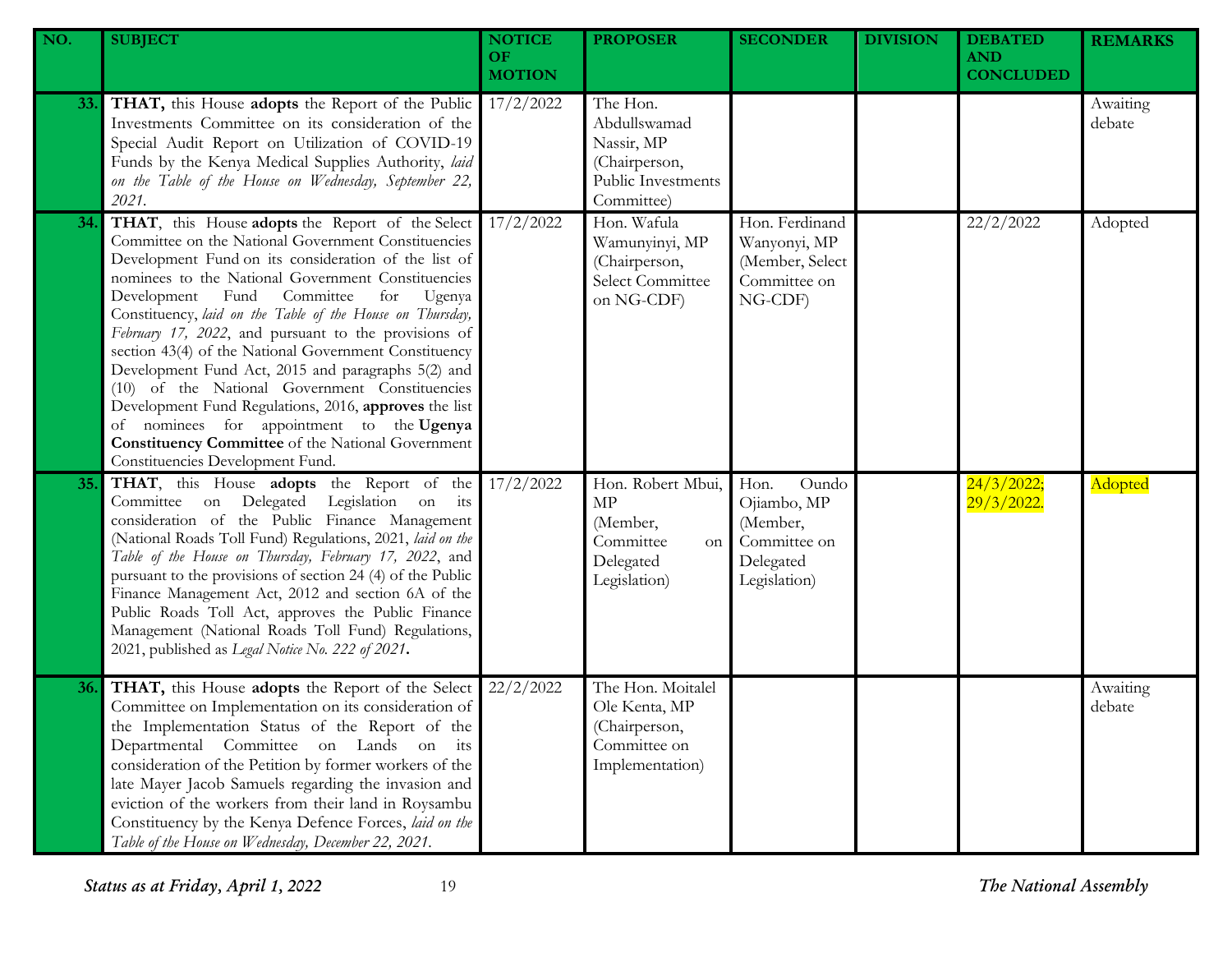| NO. | <b>SUBJECT</b>                                                                                                                                                                                                                                                                                                                                                                                                    | <b>NOTICE</b><br>OF.<br><b>MOTION</b> | <b>PROPOSER</b>                                                                                        | <b>SECONDER</b>                                          | <b>DIVISION</b> | <b>DEBATED</b><br><b>AND</b><br><b>CONCLUDED</b> | <b>REMARKS</b>     |
|-----|-------------------------------------------------------------------------------------------------------------------------------------------------------------------------------------------------------------------------------------------------------------------------------------------------------------------------------------------------------------------------------------------------------------------|---------------------------------------|--------------------------------------------------------------------------------------------------------|----------------------------------------------------------|-----------------|--------------------------------------------------|--------------------|
| 37. | THAT, this House adopts the Report of the Select<br>Committee on Implementation on its consideration of<br>the Implementation Status of the Report of the<br>Departmental Committee on Lands on a Petition on<br>irregular renewal of leases of land by Del Monte<br>Kenya Limited, laid on the Table of the House on<br>Wednesday, December 22, 2021.                                                            | 22/2/2022                             | The Hon. Moitalel<br>Ole Kenta, MP<br>(Chairperson,<br>Committee on<br>Implementation)                 |                                                          |                 |                                                  | Awaiting<br>debate |
| 38. | THAT, this House adopts the Report of the<br>Committee on Delegated Legislation on its<br>consideration of the Irrigation (General)<br>Regulations, 2021, laid on the Table of the House on<br>Wednesday, February 23, 2022, and pursuant to the<br>provisions of section 34(2) of the Irrigation Act, 2019,<br>approves the Irrigation (General) Regulations, 2021<br>published as Legal Notice No. 199 of 2021. | 23/2/2022                             | Hon.<br>Oundo<br>Ojiambo, MP<br>(Member,<br>Committee<br>on<br>Delegated<br>Legislation)               | Nduati.<br>Hon<br>Ngugi, MP<br>(Gatanga<br>Constituency) |                 | 24/3/2022;<br>29/3/2022.                         | Adopted            |
| 39. | THAT, this House adopts the Report of the Select<br>Committee on Implementation on its consideration of<br>the Implementation Status of the Report of the<br>Departmental Committee on Finance and National<br>Planning on the Optimization of Revenue in Grain<br>Handling Services at the Port of Mombasa, laid on the<br>Table of the House on Thursday, February 24, 2022.                                    | 24/2/2022                             | The Hon. Moitalel<br>Ole Kenta, MP<br>(Chairperson,<br>Committee on<br>Implementation)                 |                                                          |                 |                                                  | Awaiting<br>debate |
| 40. | THAT, this House adopts the Report of the<br>Committee on Members' Services and Facilities on a<br>Study Visit to the Legislative Assembly of Alberta,<br>Canada undertaken from 14th to 18th October 2019,<br>laid on the Table of the House on Tuesday, December 1, 2020.                                                                                                                                       | 24/2/2022                             | Hon. Christopher<br>Aseka, MP<br>(Chairperson,<br>Committee on<br>Members' Services<br>and Facilities) |                                                          |                 |                                                  | Awaiting<br>debate |
| 41. | THAT, this House adopts the Report of the Select<br>Committee on Members' Services and Facilities on<br>Establishment of a Parliamentary Health Services Unit<br>laid on the Table of the House on Wednesday, August 11,<br>2021.                                                                                                                                                                                 | 24/2/2022                             | Hon. Christopher<br>Aseka, MP<br>(Chairperson,<br>Committee on<br>Members' Services<br>and Facilities) |                                                          |                 |                                                  | Awaiting<br>debate |
| 42. | THAT, pursuant to Standing Order 33(1), I seek<br>leave for the adjournment of the House for the<br>purposes of discussing rising food prices in the<br>country.                                                                                                                                                                                                                                                  | 24/2/2022                             | Hon. David Ole<br>Sankok, MP<br>(Nominated<br>Member)                                                  |                                                          |                 |                                                  | Awaiting<br>debate |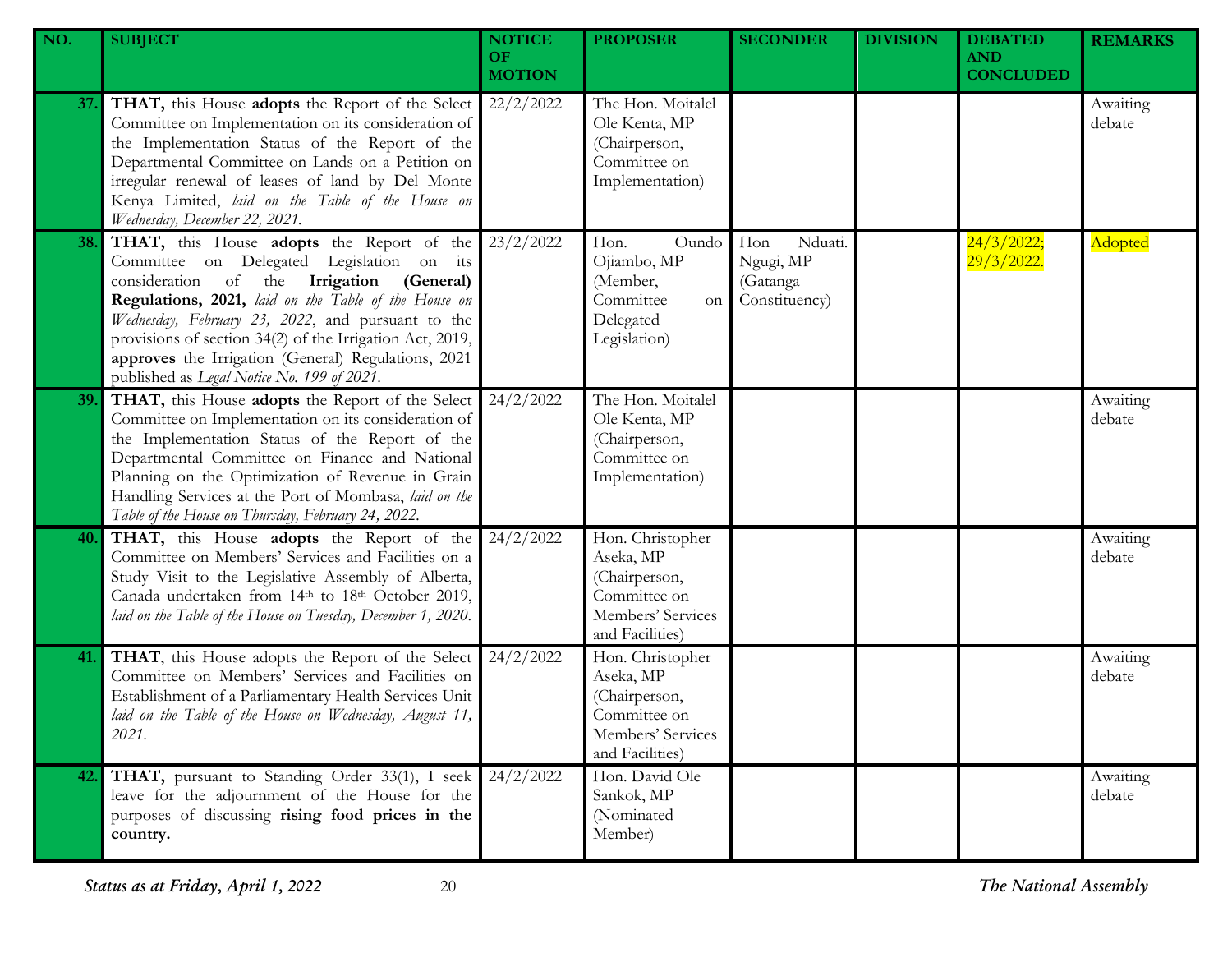| NO. | <b>SUBJECT</b>                                                                                                                                                                                                                                                                                                                                                                                                                                                                                                                                                                                                                                                                                                                                                                                                                                                                                                                                                                                                                                                                                                                                                               | <b>NOTICE</b><br><b>OF</b><br><b>MOTION</b> | <b>PROPOSER</b>                                                                               | <b>SECONDER</b>                                                                            | <b>DIVISION</b> | <b>DEBATED</b><br><b>AND</b><br><b>CONCLUDED</b> | <b>REMARKS</b>                          |
|-----|------------------------------------------------------------------------------------------------------------------------------------------------------------------------------------------------------------------------------------------------------------------------------------------------------------------------------------------------------------------------------------------------------------------------------------------------------------------------------------------------------------------------------------------------------------------------------------------------------------------------------------------------------------------------------------------------------------------------------------------------------------------------------------------------------------------------------------------------------------------------------------------------------------------------------------------------------------------------------------------------------------------------------------------------------------------------------------------------------------------------------------------------------------------------------|---------------------------------------------|-----------------------------------------------------------------------------------------------|--------------------------------------------------------------------------------------------|-----------------|--------------------------------------------------|-----------------------------------------|
| 43. | THAT, pursuant to the provisions of Standing Order<br>$30(3)(a)$ , this House <b>resolves</b> to extend its sitting until<br>the conclusion of business appearing under Order<br>No.11.                                                                                                                                                                                                                                                                                                                                                                                                                                                                                                                                                                                                                                                                                                                                                                                                                                                                                                                                                                                      | Procedural                                  | Hon. (Dr.) Amos<br>Kimunya, MP<br>(Leader of the<br>Majority Party)                           | Hon. John<br>Mbadi, MP<br>(Leader of the<br>Minority Party)                                |                 | 24/2/2022                                        | Adopted                                 |
| 44. | THAT, notwithstanding the provisions of Standing<br>Order 120, this House resolves to reduce the<br>publication period of the Division of Revenue Bill<br>(National Assembly Bill No. 8 of 2022) from 7 days to<br>4 days.                                                                                                                                                                                                                                                                                                                                                                                                                                                                                                                                                                                                                                                                                                                                                                                                                                                                                                                                                   | Procedural                                  | Hon. Kanini Kega,<br><b>MP</b><br>(Chairperson,<br>Budget and<br>Appropriations<br>Committee) | Hon. $(Dr.)$<br>Amos<br>Kimunya, MP<br>(Leader of the<br>Majority Party)                   |                 | 1/3/2022                                         | Adopted                                 |
| 45. | THAT, this House adopts the Report of the Budget<br>and Appropriations Committee on the First<br>Supplementary Estimates for the Financial Year<br>2021/2022, laid on the Table of the House on Tuesday,<br>March 22, 2022 and pursuant to the provisions of<br>Article 223 of the Constitution and Standing Order<br>243-<br>approves an increment of the total recurrent<br>(i)<br>expenditure for Financial Year 2021/2022 by<br>Kshs. 125,262,384,778.00 in respect of the<br>Votes contained in the FIRST SCHEDULE;<br>approves an increment of the total capital<br>(ii)<br>expenditure for Financial Year 2021/2022 by<br>Kshs. 14,490,551,509.00 in respect of the<br>Votes contained in the FIRST SCHEDULE;<br>approves an overall increment in the total<br>(iii)<br>budget for Financial Year 2021/2022 by Kshs.<br>139,752,936,287.00 in respect of the VOTES<br>contained in the First Schedule;<br>resolves that the new FIRST SCHEDULE<br>(1V)<br>forms the basis for the introduction of the First<br>Supplementary Appropriation Bill, 2022; and,<br>further makes the policy resolutions contained<br>(v)<br>in the SECOND SCHEDULE to the Order<br>Paper. | 22/3/2022                                   | Hon. Kanini Kega,<br>MP<br>(Chairperson,<br>Budget and<br>Appropriations<br>Committee)        | Hon. (Dr.)<br>Makali Mulu,<br>MP<br>(Member,<br>Budget and<br>Appropriations<br>Committee) |                 | 29/3/2022                                        | Adopted with<br>amendments<br>(in bold) |